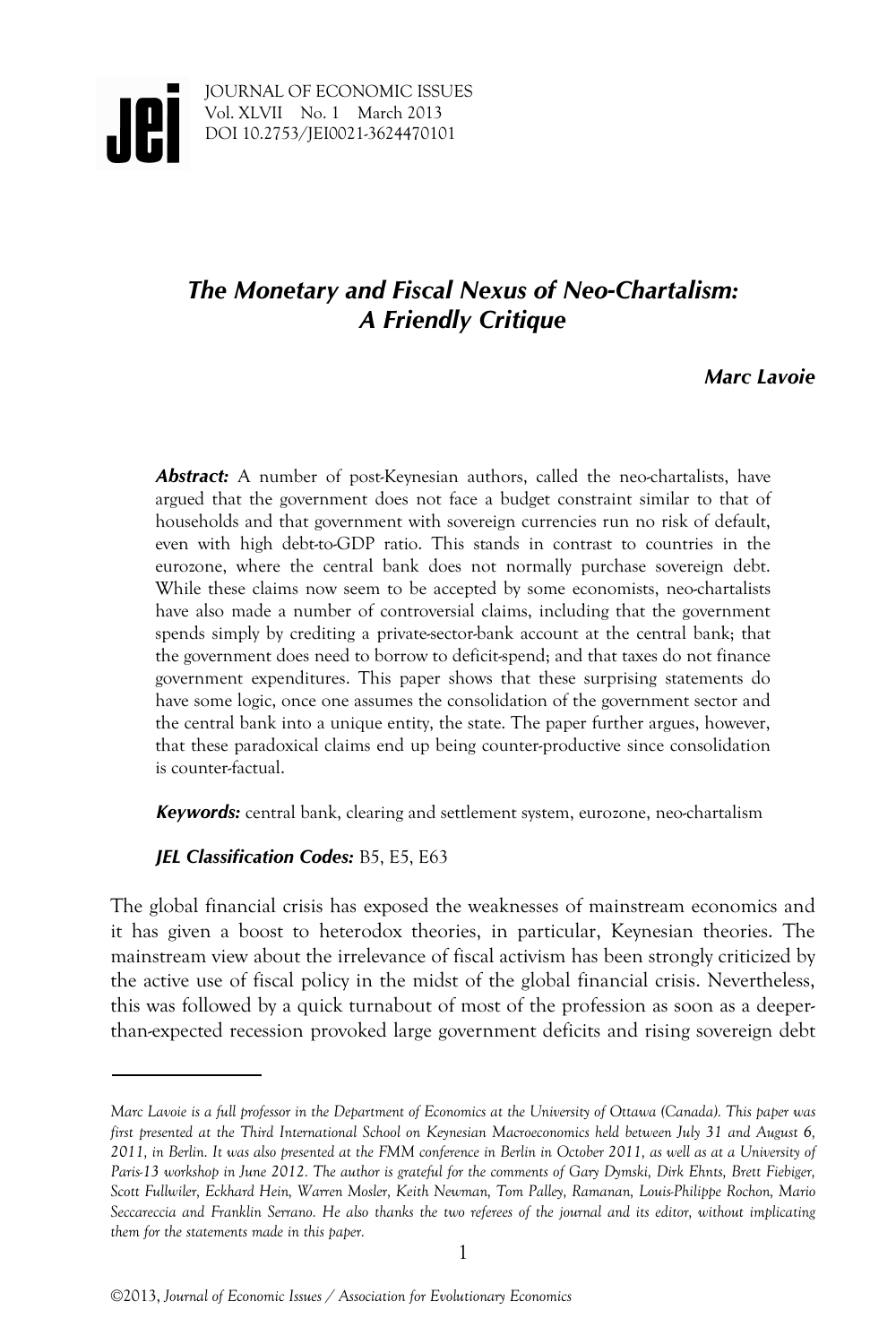ratios. The crisis and the generalization of social media, most notably the multiplication of blogs in the hyperspace, has provided more room to enthusiastic exponents of alternative economic theories. This is particularly the case with neochartalism, often called *modern monetary theory*, or MMT, on numerous blogs.

The development of a strong neo-chartalist identity by economists, who were formerly associated with post-Keynesian economics, has led some observers to wonder about the links between neo-chartalism and post-Keynesian economics. Heterodox economists (not to speak of mainstream economists) have also found some of the claims of neo-chartalism hard to swallow. The purpose of this paper is to deal with these two issues. Most of the analysis, however, focuses on the clearing and settlement system and its relationship with the activities of the central government. Neochartalists have put forward propositions that go beyond the strict limits of monetary policy, such as offering to solve the unemployment problem while safeguarding price stability. But I will not discuss these propositions here.

I start the analysis with a brief introduction to neo-chartalism, followed by an examination of its relationship with post-Keynesian economics. A section of the paper further discusses some of the more controversial statements of neo-chartalism, essentially in relation to the clearing and settlement system. The next section depicts how some of these views have been modified over time. I then present an examination of the eurozone as seen by neo-chartalists and a study of the eurozone clearing and settlement setup in light of the previous analysis. Readers will, no doubt, take notice of the importance of institutions in affecting economic performance. I finally conclude that neo-chartalists have made a welcome addition to post-Keynesian monetary economics, but that they have made this contribution within a framework which obscures its understanding.

### *Neo-Chartalists and Their Main Themes*

To their credit, proponents of neo-chartalism have been able to exert a substantial impact on the blogosphere, with several non-academic bloggers (for example, *Naked Capitalism* or *Mike Norman Economics*) now endorsing fully and enthusiastically the ideas of academic neo-chartalists.<sup>1</sup> Neo-chartalists have thus succeeded in the task of taking on board several non-academic scribblers, despite monetary matters being a rather arcane subject, a result that had evaded post-Keynesians so far. Even Paul Krugman (2011), on his blog, has made occasional references and comments about MMT. In addition, modern monetary theory has been the subject of a long article in the *Washington Post* (Matthews 2012). This is the consequence of the unrelenting efforts to be highly active on blogs by a few individuals, among which Bill Mitchell, Warren Mosler, Scott Fullwiler, as well as Randall Wray, and his colleagues at the University of Missouri-Kansas City (UMKC).<sup>2</sup>

But who are those neo-chartalist authors and why the reference to chartalism? All post-Keynesians would reject the idea that money was introduced into the economy as a way to improve upon barter. Neo-chartalists, or modern chartalists, argue — very much in line with Adam Smith, Georg Friedrich Knapp, and John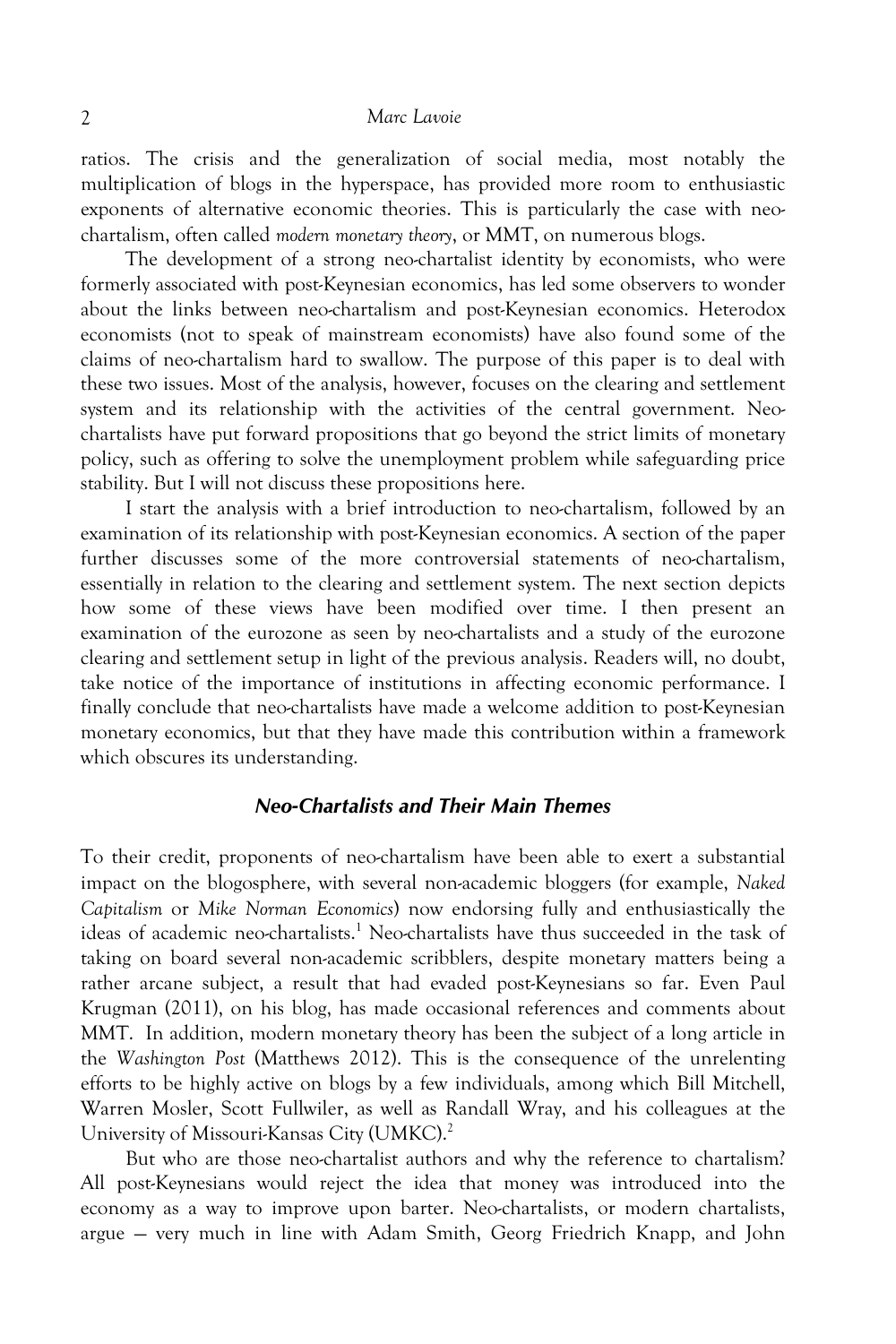Maynard Keynes — that the state determines what can serve as money, and the state enforces this decision by its power to tax people and to require payment in the currency of its choice. Thus, what one faces here is a state theory of money or, more precisely, a taxes-drive-money theory (Wray 1998, 18). This theory is called chartalism because what constitutes money is defined by the state, and the ability of banks to produce money is granted by charters. But who are the modern chartalists — the neochartalists? With neo-chartalist authors such as Randall Wray, Mathew Forstater, Stephanie Bell-Kelton, and such former students as Pavlina Tcherneva, Éric Tymoigne, and Felipe de Rezende, all coming out of the same place, it may be said that UMKC forms the head office of the neo-chartalist group. Another important site for the movement is the Center of Full Employment and Equity (CofFEE) located at the University of Newcastle in Australia, with its prolific director Bill Mitchell, and such acolytes as Martin Watts and James Juniper. There are other important figures, or "fellow travellers," like Jan Kregel, Edward Nell, and Scott Fullwiler. In addition to the above names, one may argue that the originators of modern monetary theory are Warren Mosler, Hyman Minsky, Abba Lerner, and Wynne Godley, as neo-chartalists often invoke their writings. Despite being written by a non-academic, Mosler's (1994) paper plays a crucial role in this article's analysis because Mosler was certainly the first to put a great emphasis on discussing the clearing and settlement system, thereby providing support for the post-Keynesian view of endogenous money. Finally, as Wray puts it in a draft of his new book, "others — some of whom were initially critical of certain aspects of the approach — have also contributed to development of the [neochartalist] theory: Charles Goodhart, Marc Lavoie, Mario Seccareccia, Michael Hudson, Alain Parguez, Rob Parenteau, Marshall Auerback, and Jamie Galbraith" (Wray 2011A). It should thus be obvious that I have much sympathy with modern monetary theory, although, as pointed out by Wray, I might have reservations on some aspects.

What are the main concerns or features of modern monetary theory as presented by neo-chartalist authors? I would sum those up into four main topics. The first topic encompasses the question about the origins of money as well as the claim that money is a creation of the state. A second major topic contains the proposition that the state ought to act as an employer of last resort  $(ELR)$  – that is, providing employment to anyone willing but unable to find work in the private sector (Forstater 1998). This policy stance is also known as a job-guarantee program or a buffer-stock employment program (Mitchell and Watts 1997). This issue also relates to the question of how to achieve full or high employment without generating inflation, since neo-chartalists argue that the public sector could serve as a buffer of employable workers when the private sector hires more workers. Thus, there is an important distinction between the standard expansionary Keynesian fiscal policies and employment-of-last-resort policies, which would tend to be geographically concentrated in the areas with low economic activity. A third topic constitutes fiscal policy. Neo-chartalists reassert the importance of fiscal policy relative to monetary policy in contrast to its neglected role within mainstream macroeconomics. As part of this stance, neo-chartalists have resurrected the role of *functional* finance as opposed to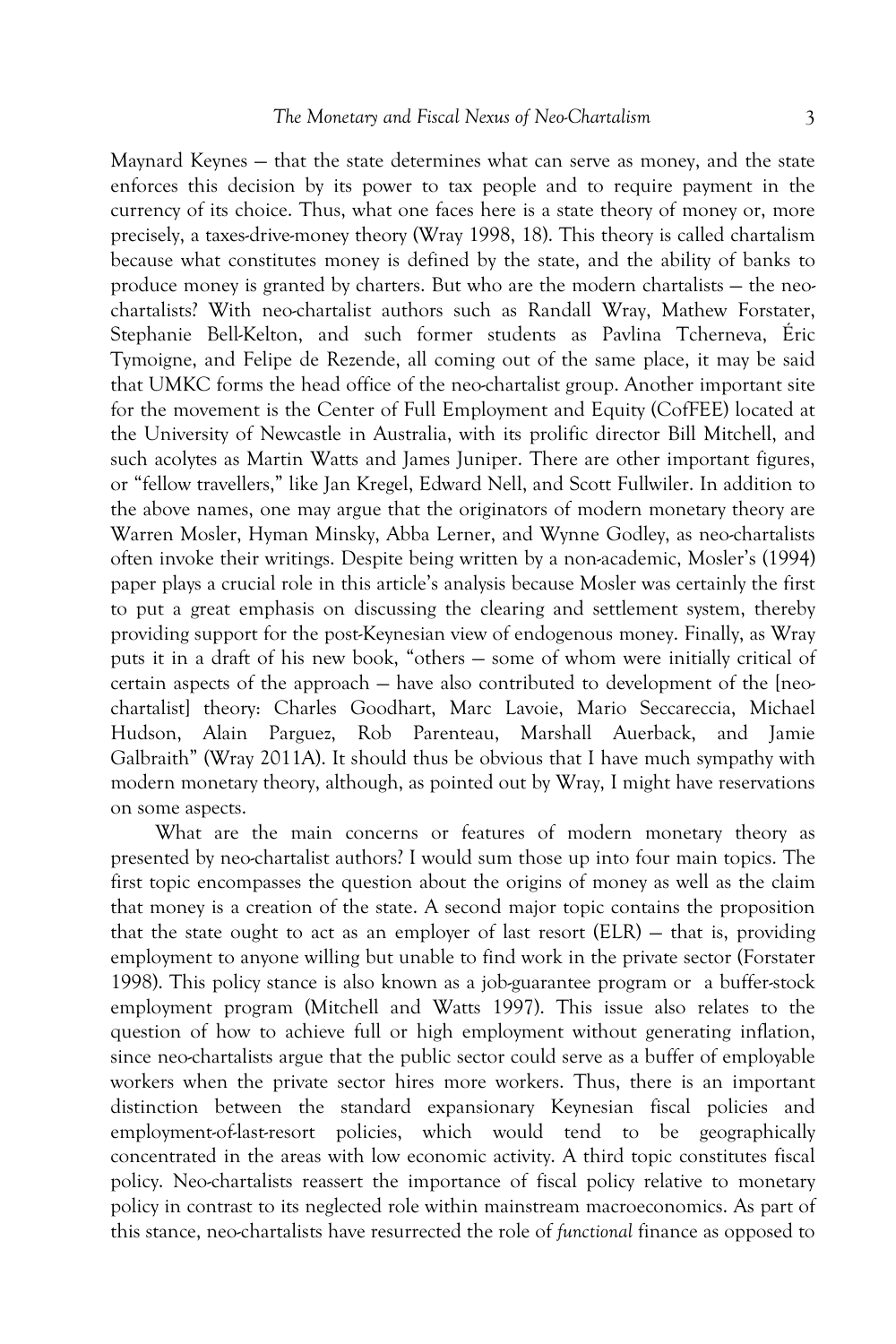*sound* finance, very much in line with the work of Abba Lerner (1943). They also make an extensive use of the three-balance identity, most notably promulgated by Wynne Godley (1999A) and the New Cambridge school, in an attempt to show that the domestic private sector can only accumulate (net) financial assets if the domestic public sector accepts to go into debt (or if the country has a positive current account balance, in an open economy), thereby showing that public debt is not necessarily an evil.<sup>3</sup>

While all these themes are certainly worth investigating, in this paper I focus on the fourth topic addressed by neo-chartalists — namely, studying the mechanics of the clearing and settlement system.<sup>4</sup> This mechanics is examined in light of the relationship between the transactions of the government sector and the monetary system, which links with the legitimacy of functional finance. The mechanisms of the payment system, and the way the government integrates into it, then leads to the definition of a *sovereign* currency.<sup>5</sup> While neo-chartalists do not claim that their ideas are valid everywhere at all times, they do argue that their most controversial propositions only apply to countries with a "sovereign currency" (Wray 2002, 24). Thus, the definition of what "sovereign currency" means acquires some importance in my argument. There are degrees of currency sovereignty and under the highest degree of sovereignty in a country, the neo-chartalists say, the domestic currency is the unit of account; taxes and government expenditures are paid in this currency; the central bank is unhindered by regulations; the public debt is issued in the domestic currency; and there is a regime of pure floating exchange rate.<sup>6</sup>

I could probably argue here that the neo-chartalist emphasis on the way central governments finance their expenditures — thus, on the mechanics of clearing and settlement systems — arose out of a desire to demonstrate that ELR programs (being a key to the neo-chartalist proposition) could always be financed. After all, neochartalists demonstrate that the idea of functional finance can be taken very seriously, even if it leads to huge deficits, because financing large deficits does not pose a problem for central governments; at least under certain conditions. Mosler (1997- 1998, 168-169) certainly makes a statement to that effect: "Nonetheless, an ELR program would face stiff political opposition, for it requires that the size of the federal budget deficit not be targeted at the beginning of the fiscal year. Moreover, it carries the possibility of persistent (and even growing) deficits. … Consequently, if the ELR program is to be politically feasible, it is incumbent on its supporters to demonstrate why the fear of deficits *per se* is unwarranted."<sup>7</sup>

From this angle, one could perceive neo-chartalism's main line of reasoning as a response to the standard crowding-out arguments, according to which government deficits would either lead to uncontrolled inflation or to rising interest rates. A key claim of neo-chartalism is that government deficits tend to reduce overnight interest rates rather than increase them. In other words, neo-chartalists argue that there cannot be any financial constraint to central government expenditures, at least, under certain conditions. If there were any constraints, those would be artificial, selfimposed, political constraints on government finances or supply-side constraints (full capacity or full employment).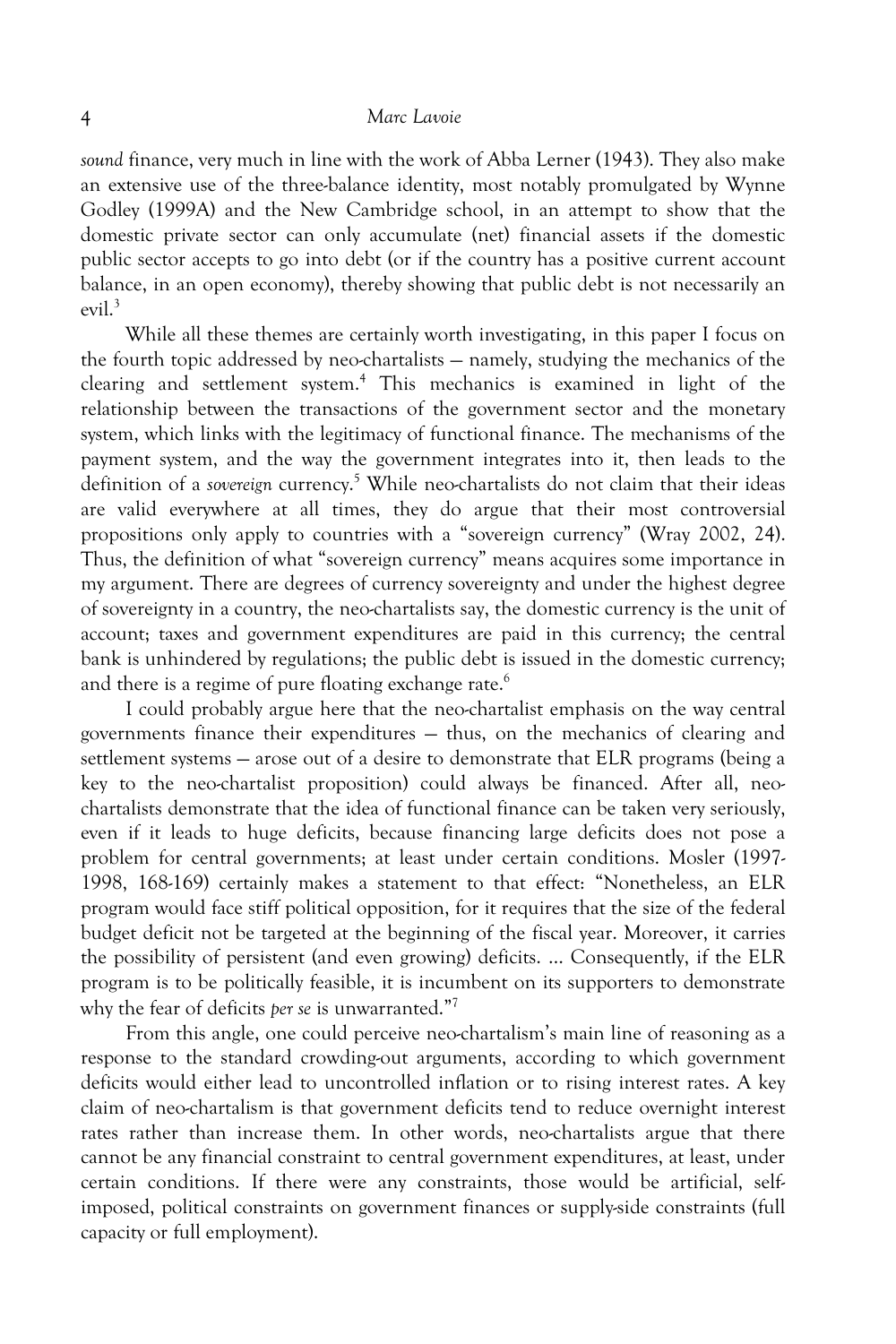#### *The Links between Neo-Chartalism and Post-Keynesianism*

Before I tackle the neo-chartalist propositions on the clearing and settlement system as well as their implications for government finance, I will explore the general relationship between post-Keynesians and neo-chartalists. Most of the leading neochartalists — or "fellow-travellers," as I called them — are well-known post-Keynesian authors, though they seem to have taken an identity of their own in the blogosphere, often hinting that other post-Keynesians do not understand or even disagree with them.<sup>8</sup> Furthermore, some post-Keynesians share a distrust for neo-chartalism, because they view a number of neo-chartalist propositions as overly extreme and are taken aback by the militant behaviour of some of neocharlalism's adherents. Even outside observers seem to be aware of the tension existing between neo-chartalists and (other) post-Keynesians as the following blog statement illustrates: "There seems to still be a debate within the post-Keynesian world about whether chartalism (of which I am still very sceptical) is in competition with or in conjunction with circuitism (of which I believe)" (Brazelton 2010, blog).

Scott Fullwiler (2010A), one of the most articulate proponents of MMT, provides a suitable and revealing response to the above comment: "Where? There is no debate, at least among actual chartalists and actual circuitistes, that I can see, on whether bank money is endogenous/horizontal. We all agree on the monetary circuit or endogenous money. In fact, there's very little difference between the entire paradigm put forth by chartalists and circuitistes/horizontalists like Marc Lavoie and Mario Seccareccia." Fullwiler, therefore, denies that there is any major disagreement between neo-chartalists and post-Keynesians. Yet, he is careful to point out that those he has in mind are post-Keynesians of the horizontalist variety or, else, French or Italian circuitists, of the French-Italian school, including Alain Parguez, presumably. Without revisiting the whole post-Keynesian horizontalist-versus-structuralist debate on money, it is worth noting that the more transparent procedures put in place by central banks over the last two decades have vindicated the horizontalist position (Lavoie 2005); and so have the neo-chartalists studies on the clearing and settlement system (Wray 2006). The uneasiness of many post-Keynesians to accept some of the neo-chartalist arguments may, in part, be attributed to their unwillingness to entertain the mechanics of the clearing and settlement system as well as the horizontalist position.

In response to a further inquiry about the compatibility of neo-chartalism and post-Keynesianism, Fullwiler (2010A) reasserts that there is no significant difference between the endogenous money view of neo-chartalists and post-Keynesian horizontalists. "A number of people, Keen included, used to think there was some inconsistency between MMT/Chartalism and endogenous money. I think I've explained it enough to Keen that he gets that there is no inconsistency, but I'm not sure, since many on his site still say that sort of thing. As I said, though, horizontalists like Marc Lavoie will tell you we are using basically the same model as he is for both government money and bank money."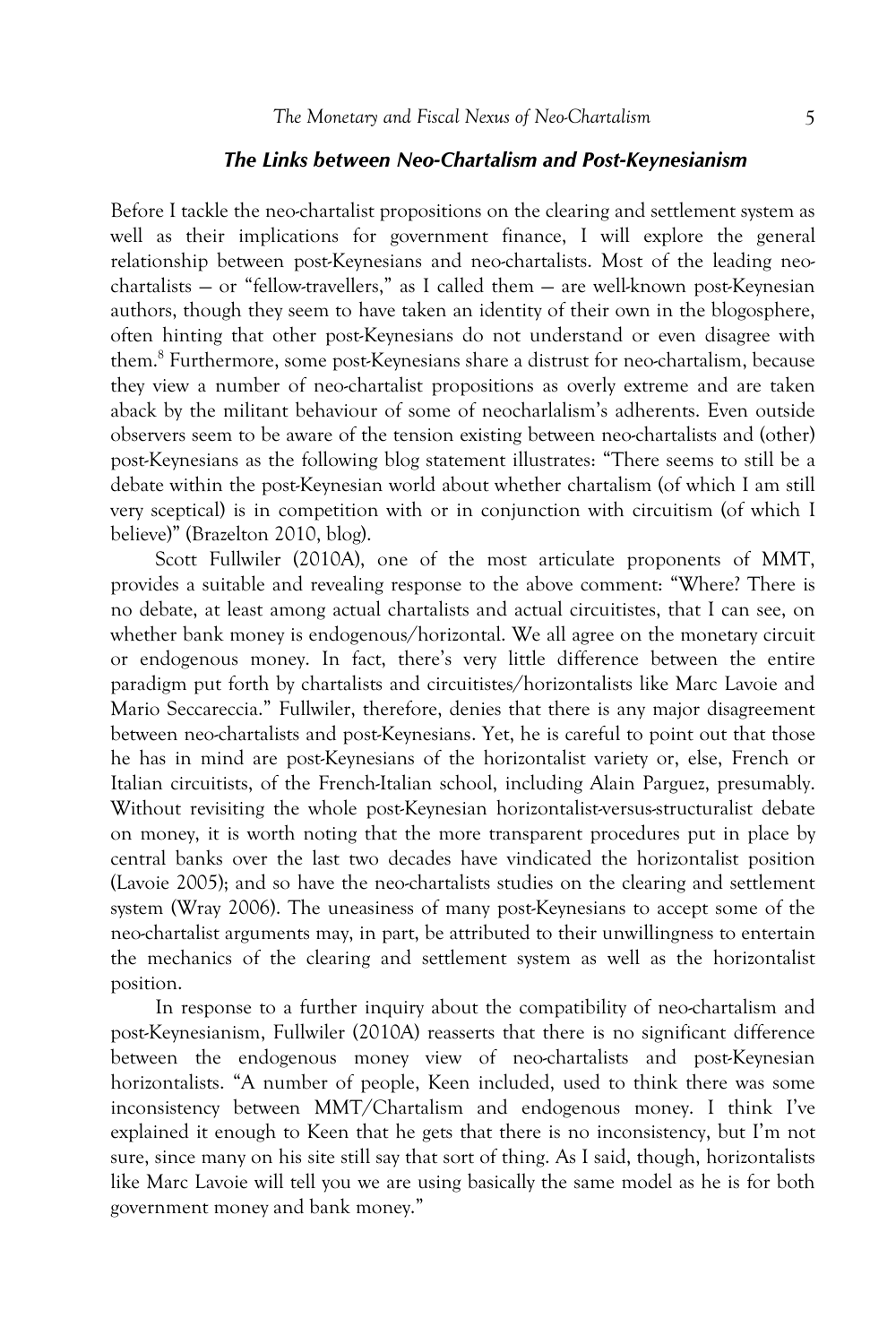Indeed, neo-chartalists share many common elements of monetary theory with other post-Keynesians, more precisely, with the horizontalist post-Keynesians and the circuitists. I will simply sum up — without commenting much further — the elements that the neo-chartalists share with the post-Keynesians. First, the money supply is endogenous for both groups. Second, loans make deposits, and deposits make reserves (Wray 2002, 25). Of course, as events during the subprime financial crisis have demonstrated, this last statement is only true in normal times, when the central bank does not set its target interest rate at the floor of the interest rate corridor. Third, central bank operations are essentially defensive, as the central bank normally attempts to set the supply of reserves equal to the demand for them. Fourth, the operating target of the central bank is the overnight rate target, not the supply of the money stock. Warren Mosler (1994, 3) makes all these points quite explicit when he claims that "monetary policy sets the price of money, which only indirectly determines the quantity. It will be shown that the overnight rate of interest is the primary tool of monetary policy. … The money multiplier is backwards. Changes in the money supply cause changes in bank reserves and the monetary base, not vice versa." Fifth, bank credit depends on the credit-worthiness of customers, not on the availability of excess reserves.<sup>9</sup> Sixth, compulsory reserves are means to smoothing the demand for reserves and reduce fluctuations in overnight interest rates; their role is not to control monetary aggregates. Seventh, in a corridor system, the target overnight interest rate can be modified and the target rate achieved without any change in the quantity of reserves (Fullwiler 2008). Finally, the ability of the central bank to set interest rates is tied to the banks' obligation to settle on the books of the central bank, a feature of the usually less enlightening claim that the central bank has a monopoly over the creation of high-powered money.

Modern monetary theory, however, shares some additional elements with French and Italian circuit theory. This may explain why a circuitist like Alain Parguez (2002) so keenly endorsed neo-chartalism at an early stage. In circuit theory, there is a sequential order in which various agents are brought into the monetary circuit. Firms borrow from banks and spend first, paying out wages (and dividends on the previous stock of shares). Then, only in a second stage, do they obtain the means to go on with the final finance of their expenditures — through the sale of products and financial assets. In the neo-chartalist theory, the temporal story is very similar. The (federal) government borrows from the central bank and spends first, and then, only in a second stage, does it secure its final finance — through taxation and the sale of financial assets to the private sector. As Pavlina Tcherneva (2006, 70) says, "logically, and in practice, government spending comes *prior* to taxation." Statements of this sort can also be found in the writings of other neo-chartalists such as Forstater and Mosler (2005, 537), as well as some circuitists such as Parguez (2002, 88) and Hassan Bougrine and Mario Seccareccia (2002, 71). Thus, there is some symmetry to circuitism as well as neo-chartalism. In circuit theory, consumers cannot buy goods until they get paid, and firms cannot pay their employees unless they get advances from banks. In neo-chartalist thought, households cannot pay their taxes until they get central bank money, and financial institutions cannot purchase government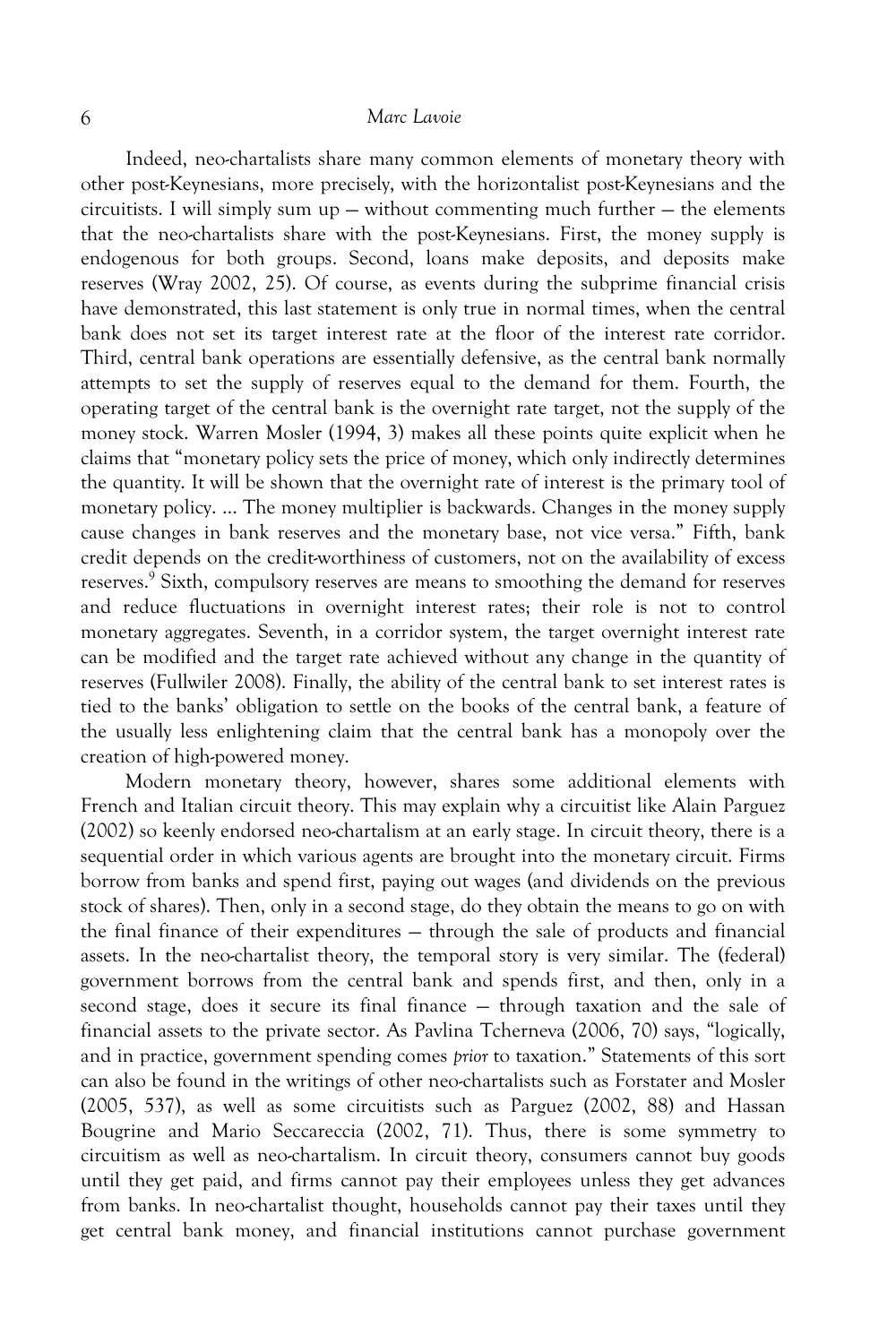securities until they obtain the reserves to buy them, either through past government deficits or through advances from the central bank (Fullwiler 2010B, 3). In addition, there is a degree of interdependence between circuitists and neo-chartalists. Indeed, on occasion, neo-chartalists cite circuitists to support their own claims (as in Bell 2003).

These tight links notwithstanding, many post-Keynesians, in fact, feel uneasy with some of the views endorsed by neo-chartalists. Just as the horizontalist version of post-Keynesian monetary theory in the 1980s generated a negative response by those who viewed it as extreme, so did neo-chartalism in the 2000s provoke mistrust among many post-Keynesians on similar grounds. I have counted a dozen scholarly critiques of neo-chartalism over the years, the more general of which belongs to Perry Mehrling (2000). Half of these critiques focus on the idea of the state as an employer of last resort, especially papers by Julio Lopez-Gallardo (2000), Tony Aspromourgos (2000), George Anthony Kadmos and Phillip Anthony O'Hara (2000), John E. King (2001), Mario Seccareccia (2004), and Malcolm Sawyer (2003). Sawyer's (2003) paper, in particular, drew two responses from the neo-chartalists (Forstater 2005; Mitchell and Wray 2005), both claiming that the author's critique was superficial and overly reliant on second-hand views.<sup>10</sup> The other half of the critiques of neo-chartalism focused on the neo-chartalist monetary views (see articles by Febrero 2009; Gnos and Rochon 2002; Parguez and Seccareccia 2000, Rochon and Vernengo 2003; and van Lear 2002-  $2003$ ).<sup>11</sup>

As pointed out earlier, neo-chartalists have actively promoted, debated, and defended their ideas through the blogosphere. However, the standards of good conduct on the web are not the same as those that rule academic journals. This has led to some over-reaction to criticisms, even in cases when critiques came from people who were essentially on the same side of the theoretical debate.<sup>12</sup> This, added to the aggressive reaction against critics by some non-academic supporters of neo-chartalism, has induced a number of post-Keynesian economists to distance themselves from neochartalism by avoiding debate altogether. Regarding the wisdom of shifting the debate's locus from academic journals to the blogosphere, the neo-chartalist controversy offers a cautionary tale. As a consequence of this, readers will not be surprised to notice that the discussion to follow relies on primary sources of neochartalism and abstains from quoting critics of MMT. (Readers interested in the monetary views of neo-chartalism should see Bell 2000; Fullwiler 2003, 2008; Mosler 1994, 1997-1998; Tcherneva 2006; Wray 1998, 2002, 2012; as well as the numerous informative blog posts of Bill Mitchell.)

# *The Paradoxical Claims of Neo-Chartalism*

I am in support of many neo-chartalist arguments that deal with the monetary and fiscal nexus. My worry, however, is that neo-chartalists are so zealous in demonstrating that there are no financial barriers to running ELR, or other government expenditure programs, that their efforts may eventually become counter-productive. The experience with my own students — when left on their own to deal, for example, with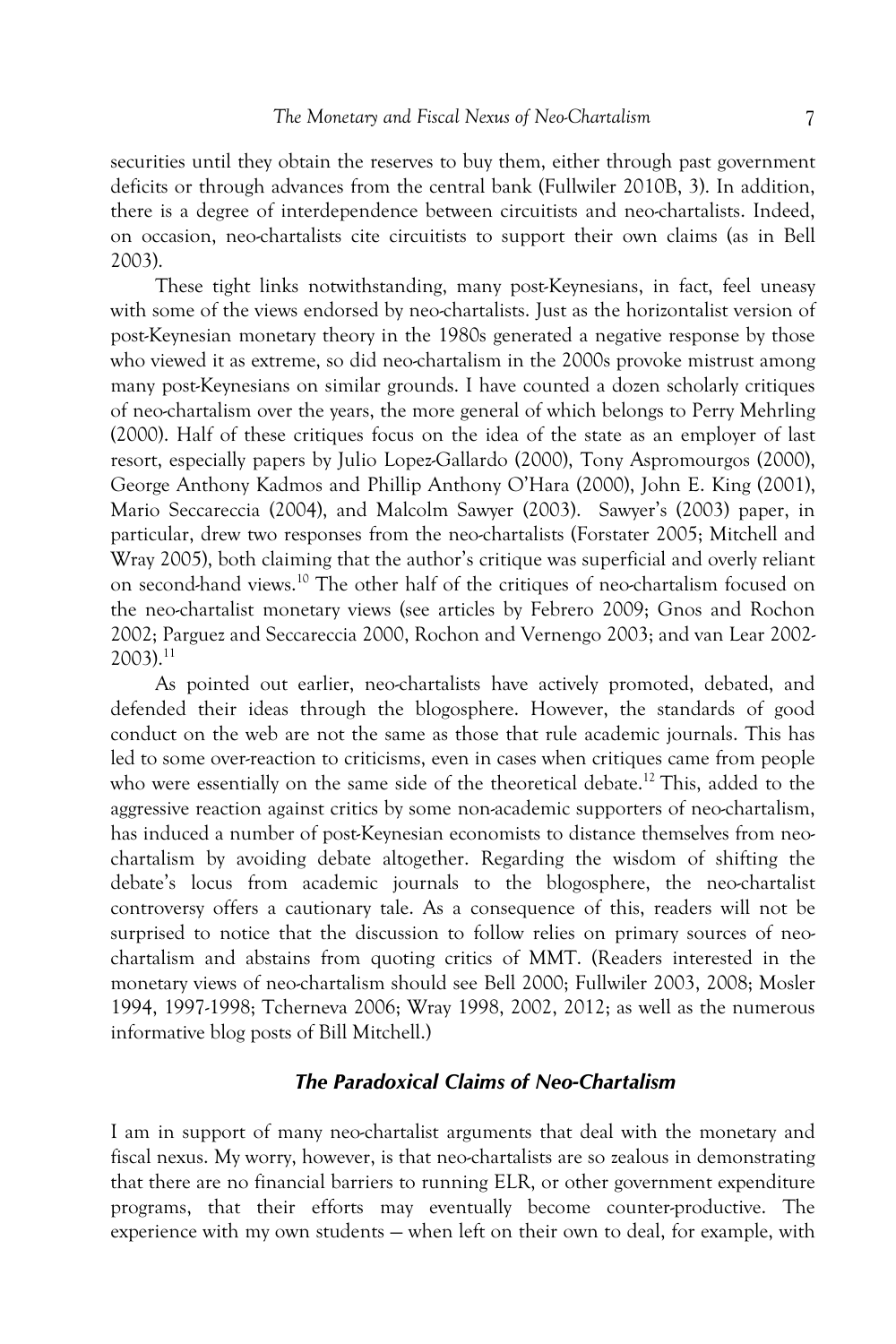Stephanie Bell's article (2000), which denies that taxes and bonds finance government expenditures — shows me that even open-minded readers end up being puzzled. While some apparent paradoxical neo-chartalist statements seem worth making — for instance, the claim that the government does not face a budget constraint similar to that of households; that running budget surpluses will not ease off pressure on interest rates or provide the private sector with more loanable funds; and that running budget surpluses now will not help to deal with the demands of an ageing population in the future — others may not be necessary. So, for example, is it necessary to claim, as Wray (2011B, 158-159) does, that the role of taxes is not to finance government spending? Or that the federal government does not borrow funds from the private sector to finance its deficit? Or that persistent budget deficits will not burden future generations with higher taxes? Although there is some internal logic to these statements (as shall be seen later), such paradoxical claims run the risk of overkill in trying to convince fellow economists that a central government with a sovereign currency does not face a financial constraint. There is also a problem of terminology, when words often take on a meaning that is different from their general use.

I start with the terminology problem which is the easiest to settle. Neo-chartalists have come to speak of a vertical and a horizontal component of money, specifying that the horizontal component was some leveraged amount of the vertical component. As Wray (1998, 111) writes, "[o]ne can conceive of a vertical component of the money supply process that consists of the government supply of fiat money; money drops vertically to the private sector from government. … On the other hand, the bankmoney-supply process is horizontal; it can be thought of as a type of 'leveraging' of the hoarded vertical fiat money." Mosler and Forstater (1999, 168), for their part stipulate that "[h]orizontal activity represents leveraged activity of a vertical component. … The creation of bank loans and their corresponding deposits is a leveraging of the currency." A figure, illustrating this leveraging of a vertical component is also presented by Wray (1998, 112), who explicitly refers to high-powered money, as well as William Mitchell and Joan Muysken (2008, 214). The use of this terminology has certainly created some confusion in the minds of heterodox authors (i.e., Steve Keen, in Fullwiler's comment above, as well as Febrero 2009; Parguez and Seccareccia 2000, 120; Rochon and Vernengo 2003, 61). Indeed, heterodox authors, relying on the book of Basil Moore (1988), tend to associate a verticalist component with an exogenous money supply, while linking leveraging with the money-multiplier story that Mosler (1994) had previously discarded. For those familiar with the works of neochartalists, it is clear that these authors do not endorse anything close to exogenous high-powered money or a money-multiplier mechanism. Instead, what they refer to is a stock of private-net financial assets, equivalent in a closed economy to the stock of public debt (government securities plus high-powered money) (Mosler and Forstater 1999). But then it is unclear why such stocks "leverage" private assets. It is hard to see how anything can be gained by making references to vertical, or leveraged vertical, components, yet these expressions are still in use.<sup>13</sup>

Another problematic statement is that the government has to run deficits, at least over the long run, so that the public may get access to larger cash balances (high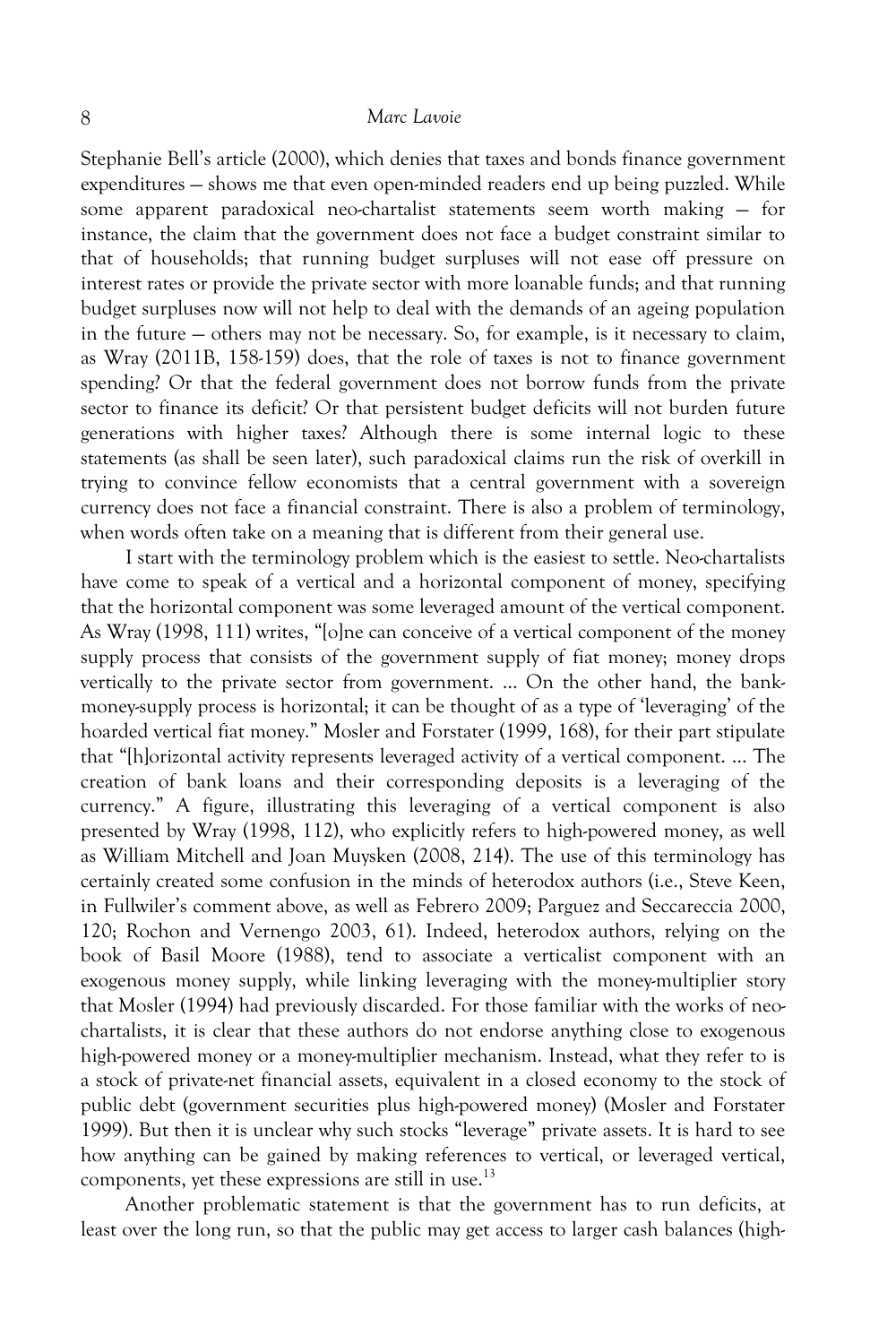powered money). As Wray (1998, 123) puts it, "persistent deficits are the expected norm," that is, "normally, taxes in the aggregate will have to be less than total government spending due to preferences of the public to hold some reserves of fiat money" (Wray 1998, 81). If the government was running persistent surpluses, the public would "run out of net money hoards" (Wray 1998, 79). While it would seem that government deficits in a growing environment are appropriate — as it provides the private sector with safe assets to grow in line with private, presumably less safe, assets — it is an entirely different matter to claim that government deficits are needed because there is a need for cash. Even if the government kept running balanced budgets, central bank money could be provided whenever the central bank makes advances to the private sector. Wray (1998, 79-80) himself recognizes this as he adds that "a surplus on the Treasury's account is possible as long as the central bank injects reserves through purchases of assets or through loans of reserves." As Fullwiler (2010B, 3) clarifies, what Wray and others have in mind is that total government expenditures include "spending" by the central bank, when the central bank purchases private assets or claims on the private sector and adds them to the asset side of its balance sheet. This, however, is an odd way to define government spending.

While the terminology problem is easy to solve, things may not be so simple with the oft-made statement that "government spends first." This expression serves as a leitmotiv on many of the blogs devoted to modern monetary theory, but it is also integral to academic writings. As Mitchell and Muysken (2008, 209) write, "[g] overnment spends simply by crediting a private sector bank account at the central bank. Operationally, this process is independent of any prior revenue, including taxing or borrowing." Tcherneva (2006, 78), for her part, posits that "[t]he government spends simply by writing Treasury cheques or by crediting private bank accounts." But these statements are at best misleading. They skip one fundamental step that makes incomprehensible the leitmotiv sentence that "government spends first." Any agent must have funds in a banking account: Before being able to spend, the treasury must somehow replenish its deposit account at the central bank (or at private banks).

Many neo-chartalists skip this step because they prefer to consolidate the central bank and the federal government into one entity, the state. Such a consolidation, in itself, is not illegitimate. Other authors, including Wynne Godley (1999B), have occasionally consolidated the central bank with the government. But such integration may not be appropriate for the purpose at hand, as it confuses the readers who already have a hard time understanding the mechanics of the clearing and settlement system and who are accustomed to distinguishing the government from its central bank. Wray has been a leading advocate of consolidation, believing that it makes things simpler. "The only logic that is necessary to grasp is that the state 'spends' by emitting its own liability … by crediting reserves to the banking system" (Wray 2002, 32). Yet, he himself recognizes that this is leaving many of his colleagues confused. "A central bank might buy treasury debt and credit the treasury's deposit at the central bank, but this has no impact on banking system reserves until the treasury uses its deposits. … Hence, strictly internal actions involving only the central bank and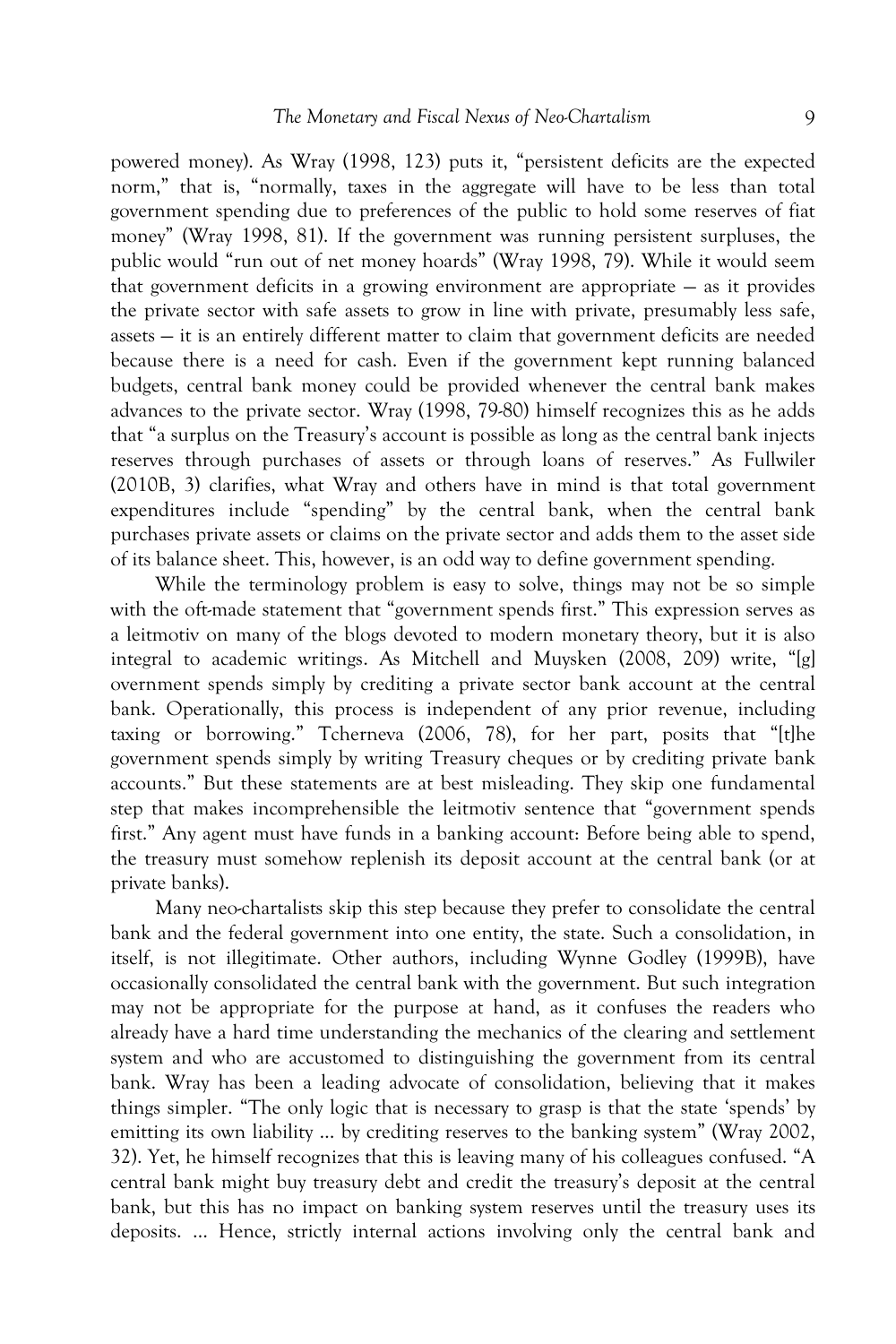treasury should be ignored, which is the main justification for consolidating their accounts. ... Many economists find all this very confusing" (Wray 2003, 92).<sup>14</sup> So, with the treasury and the central bank consolidated, the first step — the sales of government securities to the central bank — is being skipped since this is an internal transaction.

If one accepts to consolidate the central bank and the government into a single entity, then some other highly controversial claims make more sense. As already pointed out in this section, neo-chartalists make the rather surprising claim that neither taxes nor borrowed funds finance government expenditures. They make this statement again and again:

The Treasury does not "need" to borrow in order to deficit-spend. (Wray 1998, 117);

Taxes do not finance spending. (Forstater and Mosler 2005, 538);

Neither taxes nor bonds really finance government spending, on any reasonable definition of the term "finance." (Bell and Wray 2002-2003, 269);

It certainly *looks* as though the purpose of taxing and selling bonds is to fund expenditures. … Thus, taxes can be viewed as a means of creating and maintaining a demand for the government's money, while bonds … are a tool that allows positive overnight lending rates to be maintained. (Bell 2000, 613-614);

In other words, government spends simply by crediting a private sector bank account at the central bank. Operationally, this process is independent of any prior revenue, including taxing and borrowing. (Mitchell and Muysken 2008, 209).

Such claims arise from the assumption of consolidation, in addition to the statement that governments sell their securities to their central bank or obtain advances from the central bank.

Table 1 illustrates the neo-chartalist view of how central governments can finance their expenditures when they are endowed with a sovereign currency. The first step, on the first row of the table, involves only the government and the central bank, while the treasury issues and sells securities which are purchased by the central bank. This is the step that neo-chartalists often skip since they consolidate the government and the central bank into a single unit.<sup>15</sup> Here, the assumption is that one hundred monetary units (dollars, pounds sterling) are being newly issued and sold. The second step involves the private banking sector, when the government spends the one hundred monetary units by paying, for example, its civil servants. In the process of this transaction, the government deposits in the central bank get transferred to the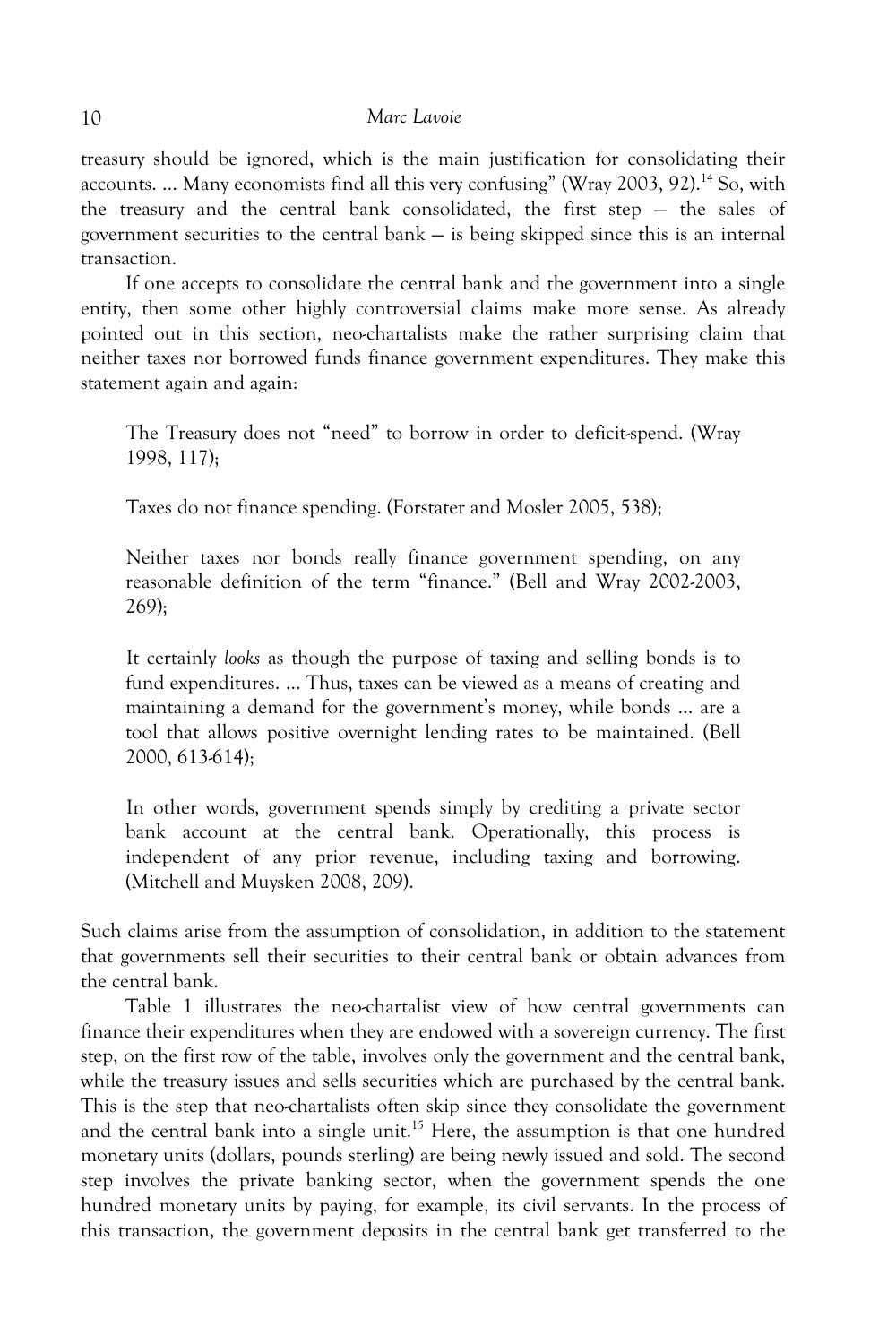civil servants' deposits in commercial banks. As these payments go through the clearing and settlement process, commercial banks acquire settlement balances at the clearing house. These balances will then need to be deposited as balances on the commercial banks' account in the central bank at the end of the day, thus transforming into bank reserves of one hundred monetary units. Unless the central bank conducts some compensating operation, there is nothing that the commercial banks in aggregate can do to get rid of these extra reserves. The third step in Table 1 is the result of such a compensating operation. The assumption here is that households keep ten monetary units in the form of banknotes, while keeping ninety units in the form of deposits. I also assume that there is a 10 percent compulsory reserve requirement on deposits in the commercial banks. Once households have taken out ten units in the automatic teller machines, with the central bank providing the cash needed to be replaced, commercial banks are still left with ninety units of reserves, and hence 81 units of excess reserves, which will be wiped out, in this case, by open market operations. That is, the commercial banks' deciding to acquire 81 units of treasury bills will give them an interest return, rather than holding reserves which provide no return at all, or a return which presumably would be lower than that on treasury bills.<sup>16</sup>

|                     | Central bank                          |                                   | Commercial banks        |
|---------------------|---------------------------------------|-----------------------------------|-------------------------|
| Asset               | Liability                             | Asset                             | Liability               |
| Treasury bills +100 | Government deposits +100              |                                   |                         |
| Treasury bills +100 | Deposits of banks +100                | Reserves +100                     | Household deposits +100 |
| Treasury bills +19  | Deposits of banks +9<br>Banknotes +10 | Reserves +9<br>Treasury bills +81 | Household deposits +90  |

**Table 1. The Neo-Chartalist View of Government Deficit-Spending** 

The surprising result of such a process of government deficit-spending is that unless the central bank engages into compensating operations, the government deficit will drive down overnight rates of interest, or as Mosler (1994, 12) puts it, "deficit spending … would cause the fed funds rate to fall." At first sight, this may appear to be a rather strange statement.<sup>17</sup> Economists are so accustomed to the loanable-funds approach and to the IS/LM framework — where an increase in government expenditures tends to drive up interest rates — that it is difficult for them to shake off established theoretical habits. However, a proper understanding of the payment system reveals that it cannot be otherwise. When the government pays for its expenditures *through its account at the central bank*, settlement balances (reserves) are added to the clearing system. This tends to reduce the overnight rate, as banks are left with excess reserves that no other bank would borrow.<sup>18</sup> Keeping the rate at its target level requires a defensive intervention of the central bank.

It is interesting to note that Joan Robinson articulated the same point many years ago, so that it qualifies her for consideration as an honorific developer of modern monetary theory.<sup>19</sup> She wrote that "[a] budget deficit financed by borrowing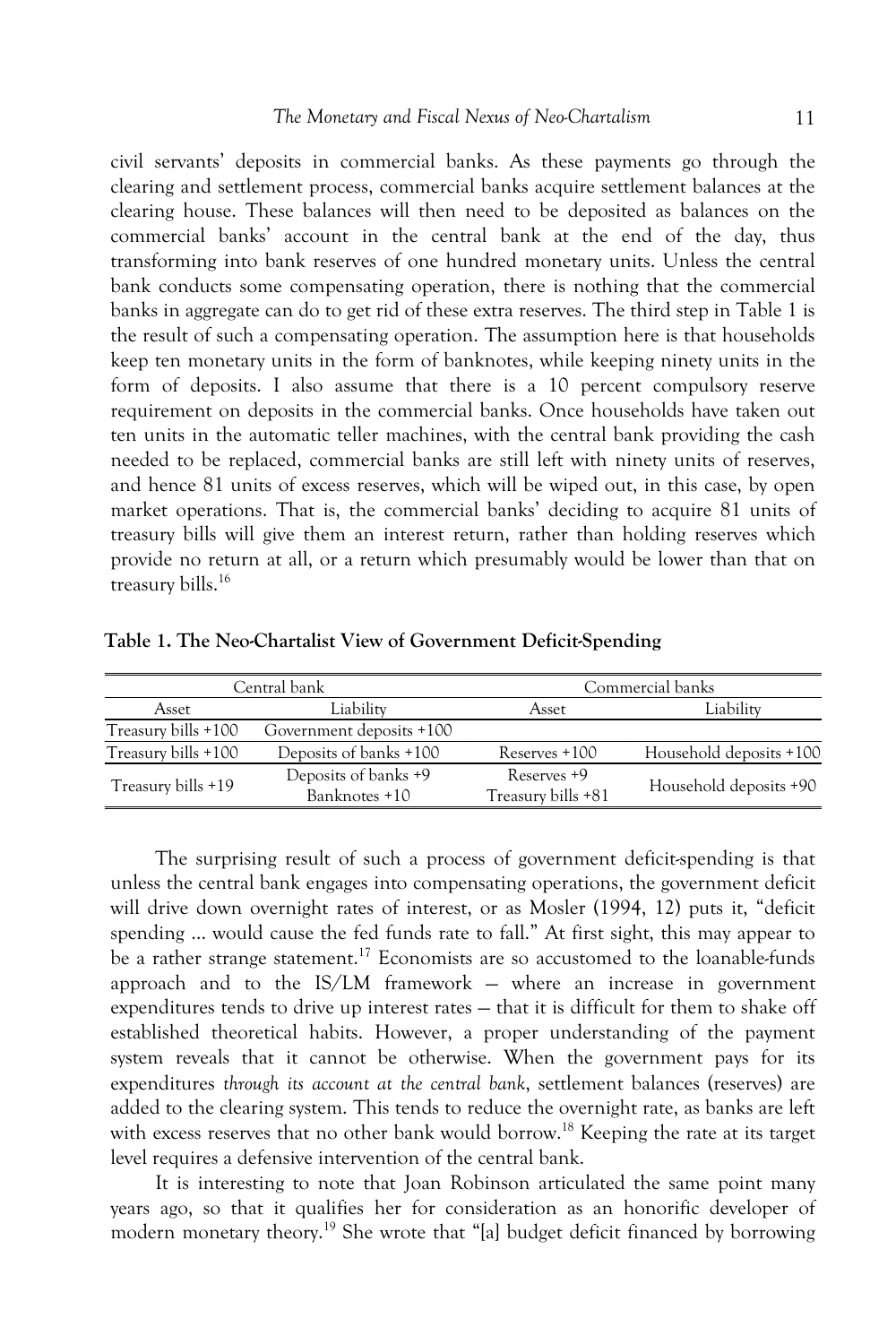from the Central Bank has effects similar to those of gold-mining. … For the Central Bank, in lending to the government, increases the 'cash' of the banks, just as it does by buying securities or by buying gold. … The increase in the quantity of money, which takes place cumulatively as long as the deficit is running, will tend to produce a fall in the rate of interest" (Robinson 1937, 88). Similarly, Wynne Godley and Francis Cripps (1983) were very much aware of the relationship between the government, the central bank, and reserves. "The central bank has to fund the government's operations but this in itself presents no problems. Government cheques are universally accepted. When deposited into commercial banks the cheques become 'reserve assets' in the first instance; banks may immediately get rid of excess reserves by buying bonds" (Godley and Cripps 1983, 158).

Naturally, if the government levies taxes, these effects go in reverse gear. As the taxes are collected and the proceeds sent to the account of the government at the central bank, the aggregate amount of settlement balances held by banks, are brought to a negative position and commercial banks lose reserves, thereby driving the overnight interest rate up.<sup>20</sup> Thus, it becomes easier to understand Stephanie Bell's claim that "taxes can be viewed as a means of creating and maintaining a demand for the government's money, while bonds … are a tool that allows positive overnight lending rates to be maintained" (Bell 2000, 613-614). As long as one accepts the premises of Table 1, one would agree that the government could initially finance its expenditures by selling securities to its central bank. Taxes are raised to restrain aggregate demand, while government securities are sold to the private sector to stop overnight rates from falling to the floor. But while economists would certainly agree on the consequences of such a setup within the clearing and settlement system, should they also conclude that taxes and security issues do not finance government expenditures? Is such a claim helpful in understanding the financing process? In particular, it is clear that for the government to proceed with its expenditures, securities must be sold to someone, if only to the central bank? Also, could economists still make the same claims if central banks cannot directly purchase government securities? This paper tackles this question in the next section.

#### *Variations of the Neo-Chartalist Main Story*

So far I have assumed that the central bank was free to purchase government securities on the primary market, or else, was allowed to make direct advances to the central government. But what if this is not the case? Elsewhere I (Lavoie 2003) have argued that one also ought to consider a "post-chartalist" alternative, where the central government would start the spending process by issuing securities to be auctioned to the private sector.<sup>21</sup> Table 2 reproduces the same three steps of Table 1, but it starts with government security sales to the commercial banks.<sup>22</sup>

As in Table 1, the first step only deals with the security sale and the second step assumes again that the government pays its civil servants. The government balances at commercial banks are then brought down to zero, while those of households rise by one hundred, as shown in the second row of Table 2. I further assume, as in Table 1,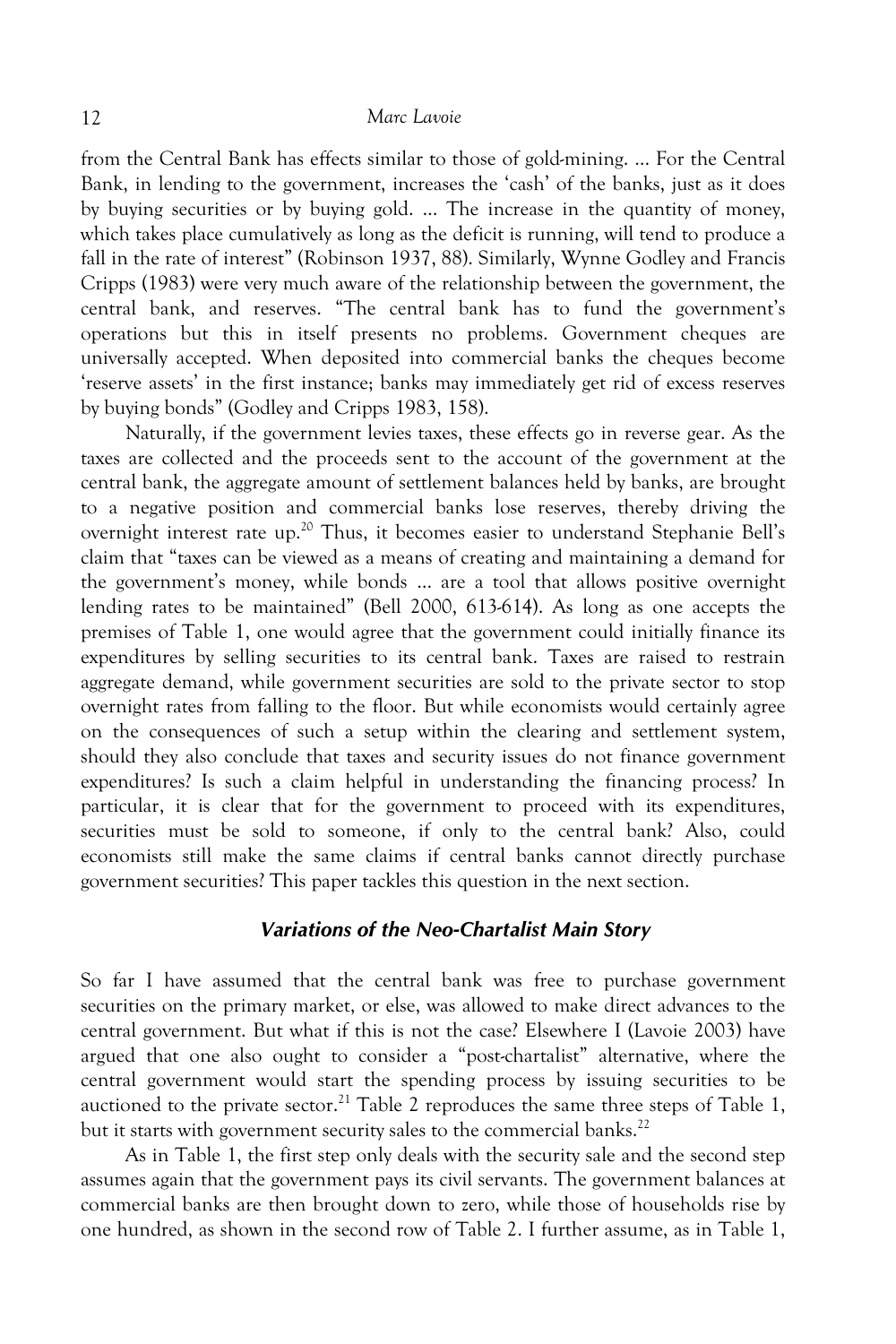that households transform ten units of their deposits into banknotes, and that banks are subjected to a 10 percent compulsory reserve ratio on deposits. To acquire the needed 19 units of high-powered money, banks need to sell 19 units of treasury bills to the central bank. The latter needs to accommodate the demand for high-powered money because the central bank provides all cash on demand, and it must remove excess reserves in order to achieve its target overnight rate. The end result of this process, as shown in the third row, is no different from the one observed in Table 1. The commercial banks hold 81 units of treasury bills and the central bank holds 19 units of treasury bills, which correspond to the increase in the demand for central bank money.

|                    | Central bank                          |                                   | Commercial banks         |
|--------------------|---------------------------------------|-----------------------------------|--------------------------|
| Asset              | Liabilitv                             | Asset                             | Liability                |
|                    |                                       | Treasury bills +100               | Government deposits +100 |
|                    |                                       | Treasury bills +100               | Household deposits +100  |
| Treasury bills +19 | Deposits of banks +9<br>Banknotes +10 | Reserves +9<br>Treasury bills +81 | Household deposits +90   |

**Table 2. The Post-Chartalist View of Government Deficit-Spending** 

While the end results of the two processes illustrated in Table 1 and Table 2 are identical, provided all goes as expected, the processes themselves are different. But which description would be the most likely one? Several years ago I wrote in this regard:

Each view may correspond better to the existing institutional arrangements. In Europe, with the new European Central Bank, central governments just cannot sell any of their newly-issued securities to their national central bank or to the European Central Bank. They must sell their bonds or bills to the private banks. Similar rules apply in the United States. "The Federal Reserve is prohibited by law from adding to its net position by direct purchases of securities from the Treasury – that is, the Federal Reserve has no authority for direct lending to the Treasury. As a consequence, at most the Desk's acquisition at Treasury auctions can equal maturing holdings" (Akhtar 1997, 37). Thus, at least in Europe or in the United States, the post-chartalist view may seem to apply best on this issue. (Lavoie 2003, 528)

Neo-chartalists usually give the USA or Japan as the standard example of nations with sovereign currencies. However, even the USA may not be a perfect example of a nation endowed with a sovereign currency. The USA has two self-imposed limits. First, the Fed can only "buy directly and hold an additional 3 billion dollars of obligations of the Government for each agreed period[.]"<sup>23</sup> This means, as Akhtar (1997) points out, that the Fed can mainly purchase federal debt on secondary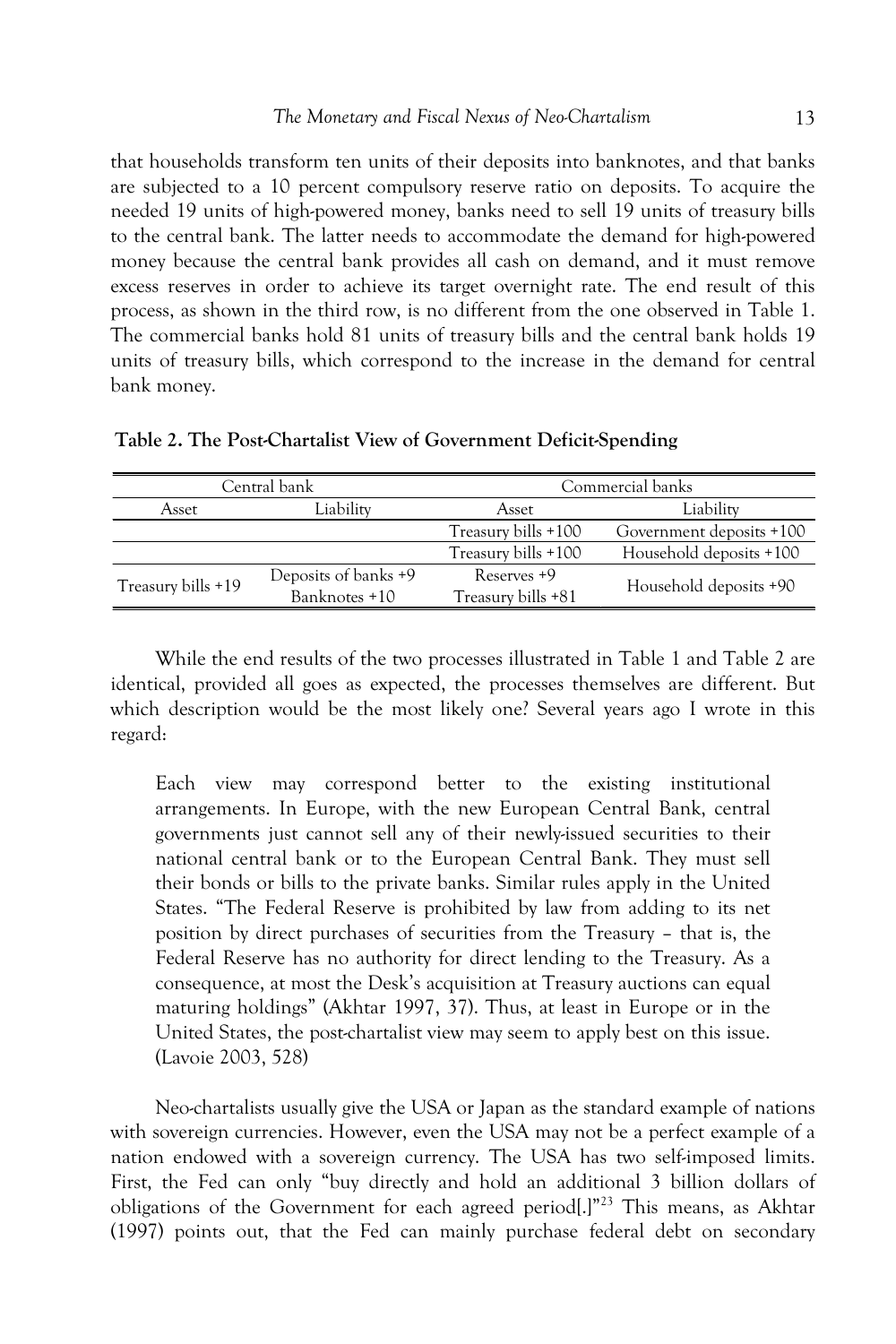markets, and not on the primary market. Thus it would seem that Table 2, the postchartalist view, is a better representation of the U.S. case. Second, as most readers may now be aware since the debt ceiling crisis of July 2011, Congress has set a limit on the total amount of debt that the U.S. government can take. This ceiling must be raised periodically, and it will most likely generate another political crisis in the future. Bell and Wray (2002-2003, 270), recognize these limitations when saying that "most nations have opted for self-imposed constraints. These include both 'no overdraft' provisions for the Treasury as well as 'debt ceiling' legislation."

Despite this, Bell and Wray (2002-2003, 266) hold on to the idea that Table 1 best expresses the U.S. case and criticize those who bring up the issue of self-imposed constraints. They also put forth the view that consolidating the Fed and the government allows for the abstraction of these restrictions: "Post Keynesians like Lavoie (2003) and van Lear (2002-2003) are misled by formal prohibitions on the Treasury. Yes, the Treasury is prohibited from physically 'printing money' and from selling bonds directly to the Fed. … We prefer to consolidate the Fed and the Treasury, and leave the minutiae of coordination between them to the side."<sup>24</sup> Wrav (2001, 21) goes on to add that my "distinction between neo- and post chartalist is not helpful." He seems to suggest that the operations described in Table  $2 -$  the postchartalist sequence — is a mere procedure "to avoid the huge fluctuations of reserves that would otherwise result from timing mismatches between receipt of tax payments and emissions of Treasury checks" (1998, 21). It may be so in the United States, but it is not the case everywhere, certainly not in the eurozone.

Neo-chartalists, however, have put some water in their wine, as the French say, admitting now that things are not as clear-cut as they originally seemed. Two recent blog comments by neo-chartalist leaders serve to ascertain just that. The first comment recognizes that there is no logical necessity in arguing that government spending must occur before taxes are levied. "I have always bucked the tendency of many on the MMT side to argue that the Treasury sells bonds ex post, in order to drain excess reserves. … My position has always been more nuanced. The Treasury coordinates its operations (spending, taxing and bond sales) in order to minimize disruption in the private banking system. In absence of coordination, banks would constantly see large swings in their reserve holdings, and this would be disruptive. In essence, it would force the Fed to intervene on a much larger scale" (Kelton 2010). The second comment recognizes that the U.S. government may need to borrow from the private sector before it can spend. So, it is not clear anymore that taxes and bond issues do not finance government expenditures. "The easiest thing to do would be to sell them [bonds] directly to the Fed, which would credit the Treasury's demand deposits at the Fed. … But current procedures prohibit the Fed from buying treasuries from the Treasury. … [I]nstead[,] it must buy treasuries from anyone except the Treasury. That is a strange prohibition to put on a sovereign issuer of the currency. … It is believed that this prevents the Fed from simply 'printing money' to 'finance' budget deficits so large as to cause high inflation" (Wray 2011C).

What seems to truly happen in the USA (omitting the role of primary dealers for simplification) is thus illustrated by Table 3, which reproduces in T-accounts the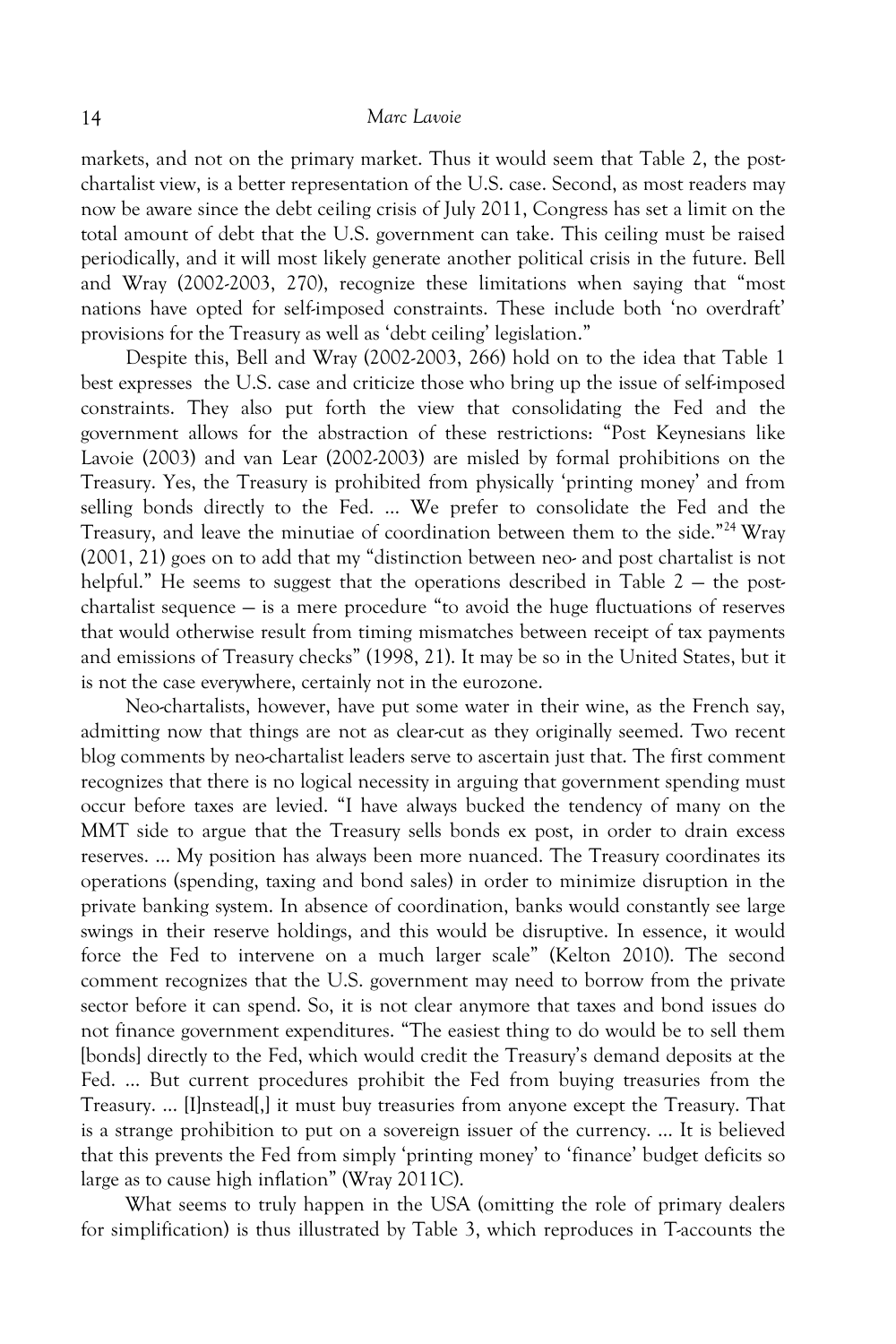sequence most recently described by Wray in the same blog. "So, instead, the Treasury sells the treasuries to the private banks, which create deposits for the Treasury that it can then move over to its deposits at the Fed. And then 'Helicopter Ben' buys treasuries from the private banks. … The Fed ends up with the treasuries, and the Treasury ends up with the demand deposits in its account at the Fed – which is what it wanted all along, but is prohibited from doing directly" (Wray 2011C). In the first step, as in Table 2, the government sells its securities to the commercial banks.<sup>25</sup> In the second step, the government deposits are shifted from the commercial banks to the central bank, thus creating a negative reserve position for banks. The central bank then takes defensive compensatory measures, purchasing back the treasury bills on the secondary markets (or through repos), and thus eliminating the deficiency in bank reserves at the Fed.

|                     | Central bank                          |                                   | Commercial banks         |
|---------------------|---------------------------------------|-----------------------------------|--------------------------|
| Asset               | Liability                             | Asset                             | Liability                |
|                     |                                       | Treasury bills +100               | Government deposits +100 |
|                     | Government deposits +100              | Treasury bills +100               | Government deposits 0    |
|                     | Bank deposits -100                    | Reserves -100                     |                          |
| Treasury bills +100 | Government deposits +100              | Treasury bills0<br>Reserves 0     | Government deposits 0    |
| Treasury bills +100 | Deposits of banks +100                | Reserves +100                     | Household deposits +100  |
| Treasury bills +19  | Deposits of banks +9<br>Banknotes +10 | Reserves +9<br>Treasury bills +81 | Household deposits +90   |

**Table 3. The Modified Neo-Chartalist View of Government Deficit-Spending** 

But things do not stop there. The government issued securities because it had expected to deficit-spend. Thus, there are fourth and fifth steps that are identical to the second and third steps described in Table 1. As Wray (2011C) goes on, "the Treasury then cuts the checks and makes its payments. Deposits are credited to accounts at private banks, which simultaneously are credited with reserves by the Fed. … This tends to push the Fed funds rate below the Fed's target, triggering an open market sale of treasuries to drain the excess reserves. The treasuries go back off the Fed's balance sheet and into the banking sector." The fourth and fifth rows of Table 3 show this process. The Fed would keep some of the treasury bills if there is an additional demand for reserves or banknotes, as previously assumed in this paper.

The purpose of this whole exercise is to show that there is no point in making the counter-intuitive claim that securities and taxes do not finance the expenditures of central governments with a sovereign currency. Even in the case of the U.S. federal government, securities need to be issued when the government deficit-spends, and these securities initially need to be purchased by the private financial sector. The consolidation argument — the consolidation of the central bank with the government — cannot counter the fact that the U.S. government needs to borrow from the private sector under existing rules.<sup>26</sup> Thus, even if the USA does not fully fit the bill, one may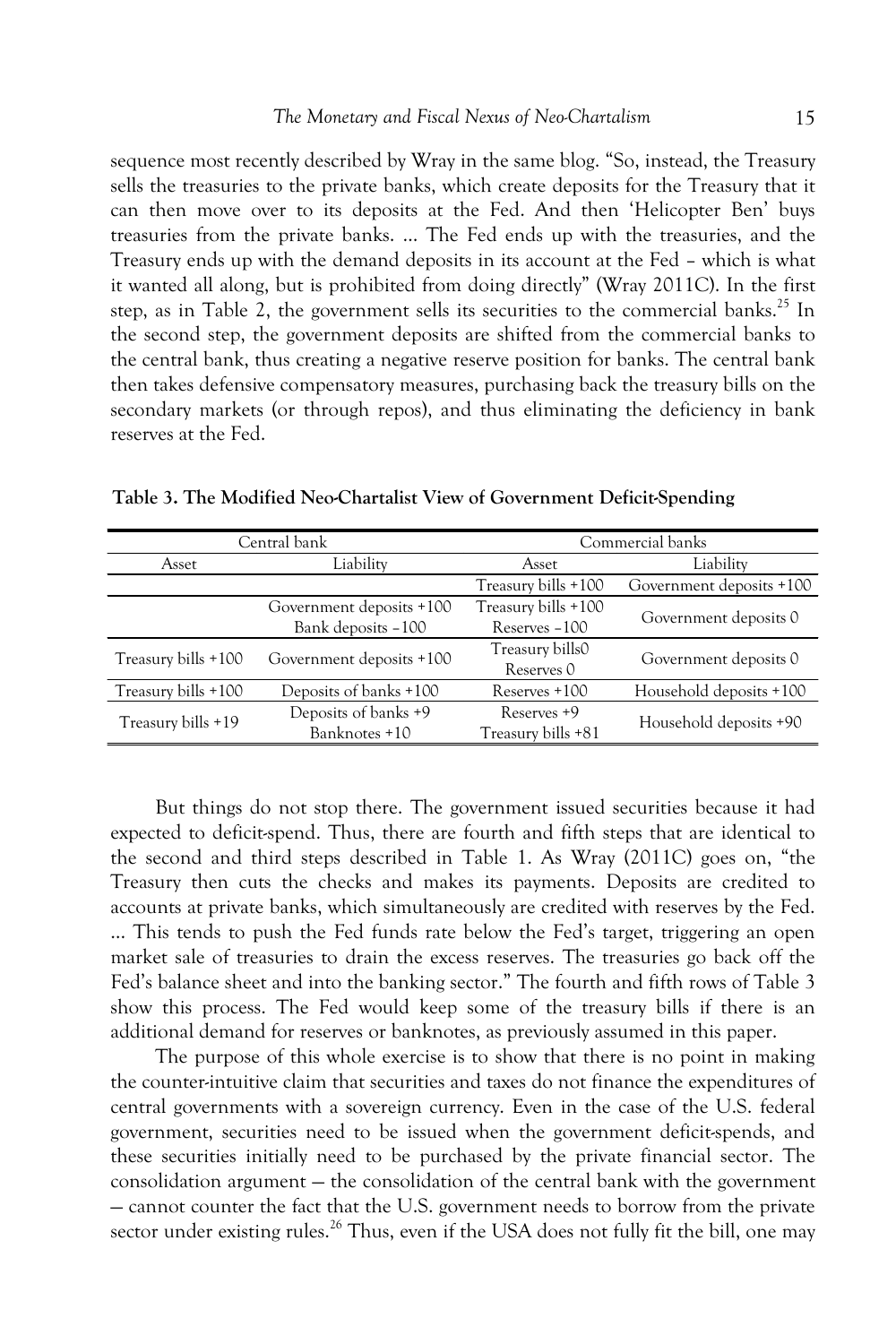wonder whether there is any other nation that corresponds to the strictures of neochartalism.<sup>27</sup> Ironically, there is another country which more closely resembles the neo -chartalist depiction of Table 1. Canada looks pretty close to the definition of a country with a sovereign currency, although it seems to be rather exceptional:

Canada is unique among the sovereigns investigated in that the Central Bank can participate at auction without restriction and not as an add-on. … The Bank of Canada participated up to 15 percent in nominal bond auctions and up to 25 percent for treasury bill auctions. During the evaluation period, the Bank of Canada participated at a constant 10 percent of all 2-year auctions and 15 percent of all 5-year auctions. The minimum purchase by the Bank of Canada changed in the 10-year and 30 year sectors from 10 to 15 percent in January 2008. (Department of Finance Canada 2011)

Furthermore, to keep their status, Canadian primary dealers *must* purchase *all*  that is being issued on the primary market, at least, at a price barely lower than that of secondary markets.<sup>28</sup> One could thus argue that Canada has the highest degree of currency sovereignty, since its central bank is unhindered by regulations, its public debt is issued in Canadian dollars, and its exchange rate regime is of the pure float variety (i.e., the central bank has not intervened in foreign exchange markets since the late 1990s).<sup>29</sup>

Regardless of the precise institutional rules that exist in countries such as Canada or the United States, it seems clear that in these countries it is possible for the central banks to set interest rates and even long-term rates on government securities. This is so because the central banks of these two countries do intervene on secondary markets. More effective control could even be attained if the central banks were to announce the target long-term rate of interest and make known their willingness to purchase unlimited amounts. "[T]hat is, if the Fed desired a decline in treasury rates, it could only be sure to achieve this by announcing the desired new rate and standing ready to buy all treasuries offered at the corresponding price" (Fullwiler and Wray 2010, 9).<sup>30</sup> Indeed, between 1942 and 1951, the Fed pegged both shortterm and long-term rates on government securities, offering to purchase any security at the prescribed price (Moe 2012, 26). To those who object that this would raise the amount of bank reserves and produce inflation, the counter-answer is that in a corridor system where the target interest rate is the floor rate (the rate paid on deposits at the central bank), bank reserves can be of any size, as the subprime financial crisis has now demonstrated (Lavoie 2010).

In a nutshell, as long as the other characteristics of a "sovereign currency" are fulfilled, it makes little difference, as the cases of Canada and the USA illustrate, whether the central bank makes direct advances and direct purchases of government securities or whether it buys treasuries on secondary markets, as long as the central bank shows determination in controlling interest rates. As Fullwiler (2010B, 5) points out, "there is no economically meaningful difference from the Treasury's perspective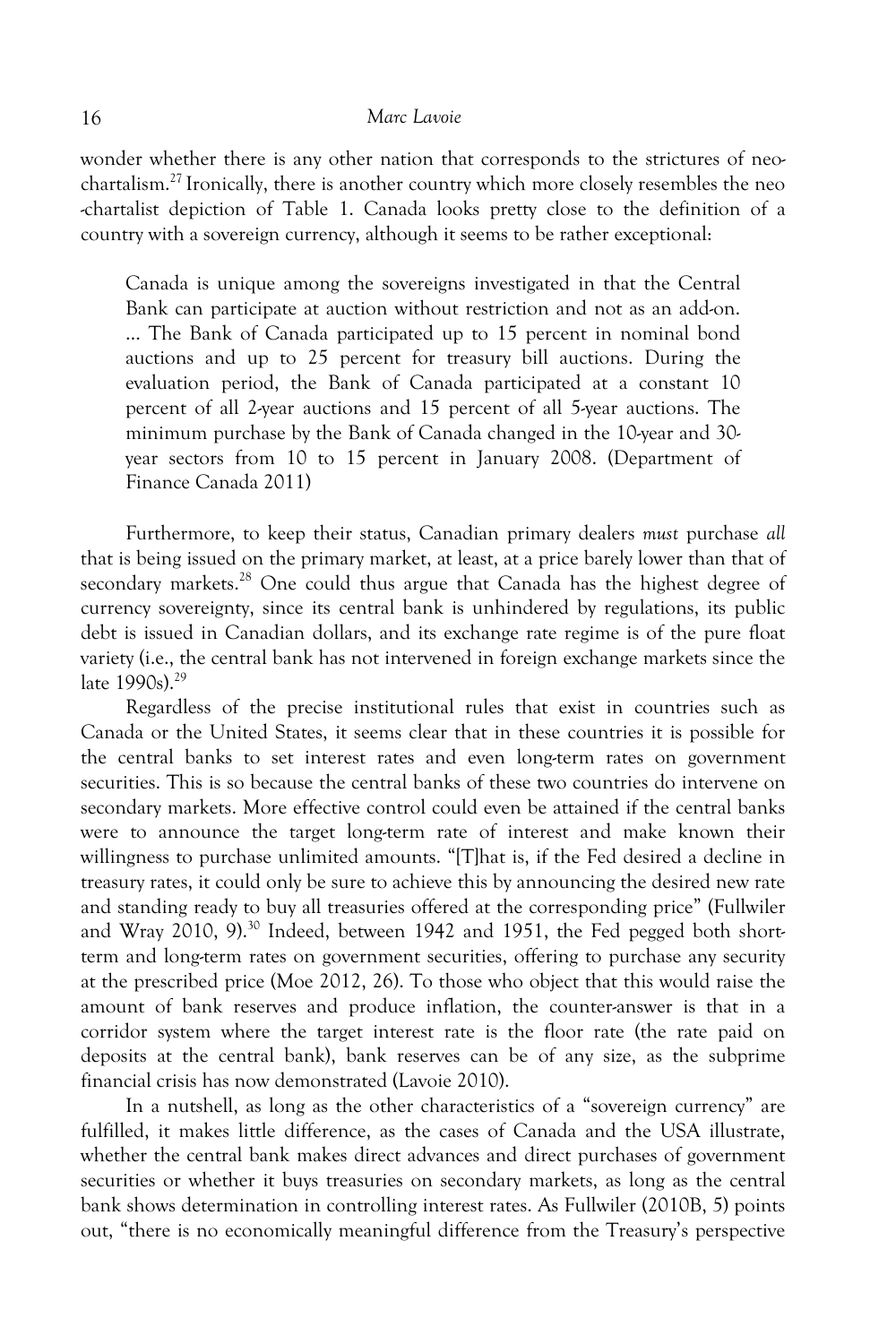between the government enabling itself to obtain an overdraft and the government forbidding itself from doing so." But then, if it makes no difference, why do neochartalists insist on presenting their counter-intuitive stories, based on an abstract consolidation and an abstract sequential logic, deprived of operational and legal realism?

# *Neo-Chartalism and the Eurozone*

In contrast to the USA and Canada, the eurozone countries, with their European Central Bank (ECB) and their sets of national central banks (the Eurosystem), have a rather low degree of currency sovereignty. Various rules to be found in the guidelines and procedures of the European Central Bank (ECB 2011), going as far back as the 1992 Maastrich Treaty, encumber the behaviour of the ECB and the national central banks. They cannot make advances to national governments, nor can they purchase government securities on primary markets.<sup>31</sup> The main refinancing (liquidity creating) operations of the ECB and the national central banks occur in the form of reverse transactions (repos) or, more simply, as collateralized loans. Outright transactions on secondary markets (which would be called open market operations by Anglo-Saxon economists) are deemed to be irregular and exceptional.<sup>32</sup> It was further understood that the ECB and the national central banks would not conduct open market operations at all, neither would they purchase government securities on secondary markets, for instance, to assist eurozone countries having difficulties in servicing their debts or financing their deficits.<sup>33</sup> Finally, although the European monetary authorities are allowed to take government securities as collateral when providing liquidity to banks, it can only be done if that debt is highly rated. With these selfimposed restrictions and customs, the ECB and the Eurosystem is a pure *overdraft* system — that is, a system where the central bank only provides advances to the commercial banks, holding no government securities whatsoever. Indeed, for the first ten years following the creation of the eurozone, outright holdings of government debt by the central banks of the Eurosystem were equal to nought.

To their credit, I must say that various neo-chartalists and their allies have from the start announced that the eurozone, as set up and described above, was a very dubious institutional experiment (Wray 1998, 92). This is so because sovereign debt from the eurozone countries was no longer default risk-free, transforming national countries into the equivalent of local governments. Godley (1992) lamented early on about the absence of a powerful fiscal federal authority, but also argued that the inability of countries to take advances from their central banks within the onecurrency European Union was tantamount to reverting to the status of a local government, with no national independence.<sup>34</sup> Elaborating on this, Bell (2003) adds that the monetary arrangements of the eurozone were totally inconsistent with functional finance and that they would put member countries at the mercy of financial markets by forcing them to adopt austerity measures whenever their fiscal position did not fit the desires of financial operators (a point also made by Parguez 1999). More recently, Kelton and Wray (2009) argued that the rising cost of credit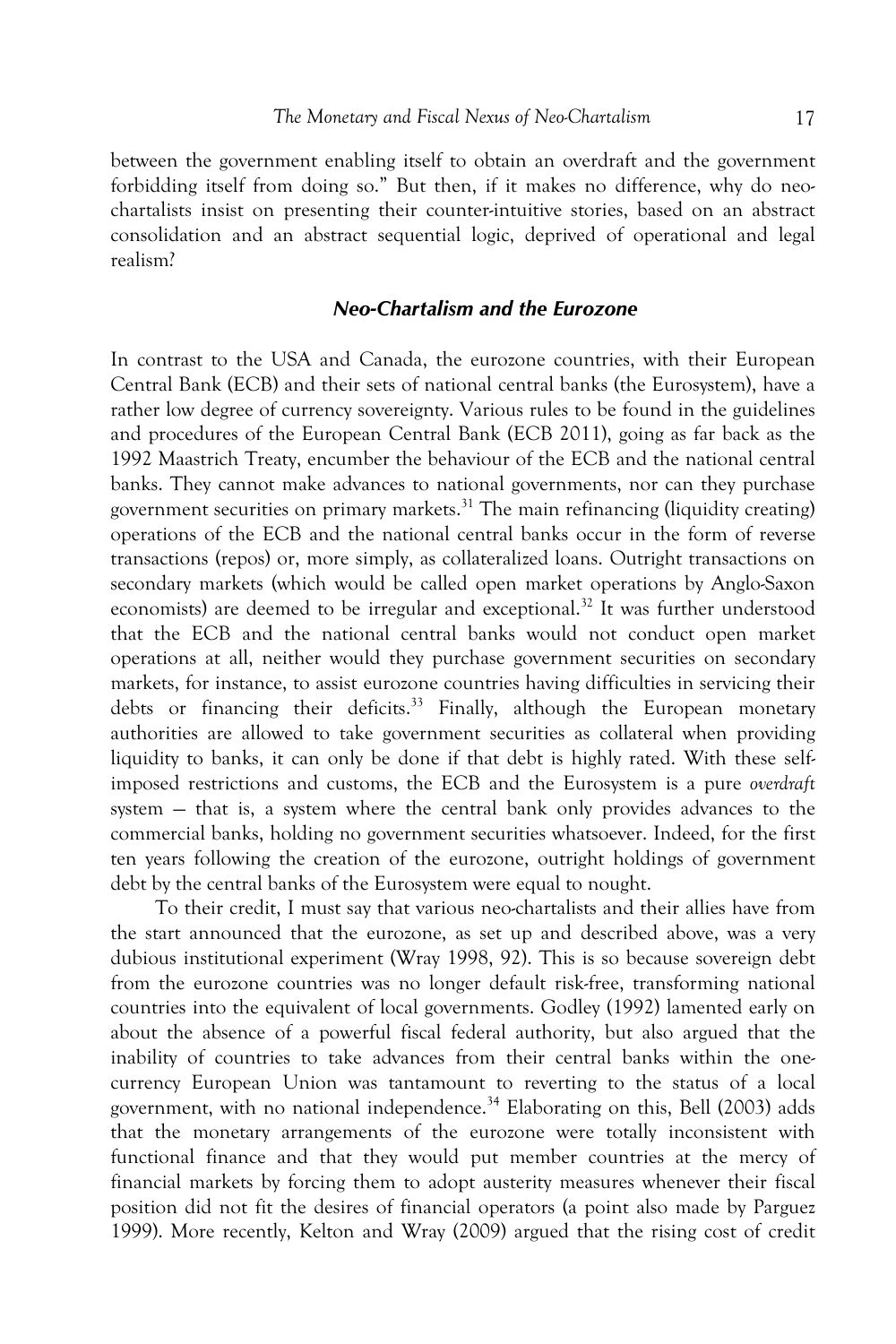default swaps on the sovereign debt of eurozone countries was justified. They contended that these countries had no monetary means to avoid defaulting if selfreinforcing fears led to rising bond yields, because the ECB would decline to intervene and purchase government securities. The title of their paper — "Can Euroland Survive?" — hit the mark, at a time when markets were somewhat worried but still calm, because it was written before the explosion in Greek and Irish bond yields at the beginning of 2010.

Most economists, myself included, were rather sceptical of all these arguments, believing that the European politicians and central bankers would abandon their dogmas and change their rules should events force them to realize their mistakes. It is a bit like what happened on a worldwide scale in late 2008 and early 2009, when, faced with negative growth rates, many governments decided to embark on a Keynesian stimulus program despite having sworn their attachment to sound fiscal policies. In the subsequent crisis, European central bankers eventually changed their tune as well (somewhat), although too late, when bond yields had already reached catastrophic levels. Indeed, despite the objections of the German financial press and the Bundesbank, the ECB decided to override its own conventions in an effort to stop bond yields from rising, when it announced on May 10, 2010, that it would proceed to purchase Greek bonds on secondary markets. The ECB then claimed that exceptional circumstances in financial markets were hampering the monetary policy transmission mechanism and jeopardizing the policy of price stability. These required a temporary programme for outright interventions on secondary securities markets, called the Securities Markets Programme. Similar measures then had to be taken for Portuguese and Irish bonds. The inanity of the ECB's self-imposed restrictions were exposed again when on the August 8, 2011, the bank announced that it would also purchase Spanish and Italian bonds, once more, to avoid rising yields.

Furthermore, the ECB had to modify its eligibility criteria. The required rating for repos or collateralized credit was originally A-, and this requirement was reasserted in November 2005 in an ECB's effort to impose fiscal discipline on eurozone countries through market-rating mechanisms. However, the required rating was reduced to BBB– in October 2008, with the advent of the subprime financial crisis. Credit rating requirements were then entirely suspended for securities issued by the Greek government in May 2010. The same change took place in March and July 2011 for securities issued by the Irish and the Portuguese governments respectively, again on the ground that "exceptional circumstances" were prevailing in the financial markets. The rating requirements had to be dropped, for otherwise the banks of the concerned countries would have become illiquid, forcing them either to proceed to fire asset sales or to default at settlement time, thereby jeopardizing the entire eurozone payment system. The current events have certainly vindicated the fears of neo-chartalists and their allies.

When Standard and Poor's decided to downgrade the U.S. government debt on August 6, 2011, from AAA to AA+, yields on 10-year U.S. government bonds actually fell to two percent, and even lower afterwards. These same yields were around 3.3 percent a few months before the downgrade. In the case of Japan, which Standard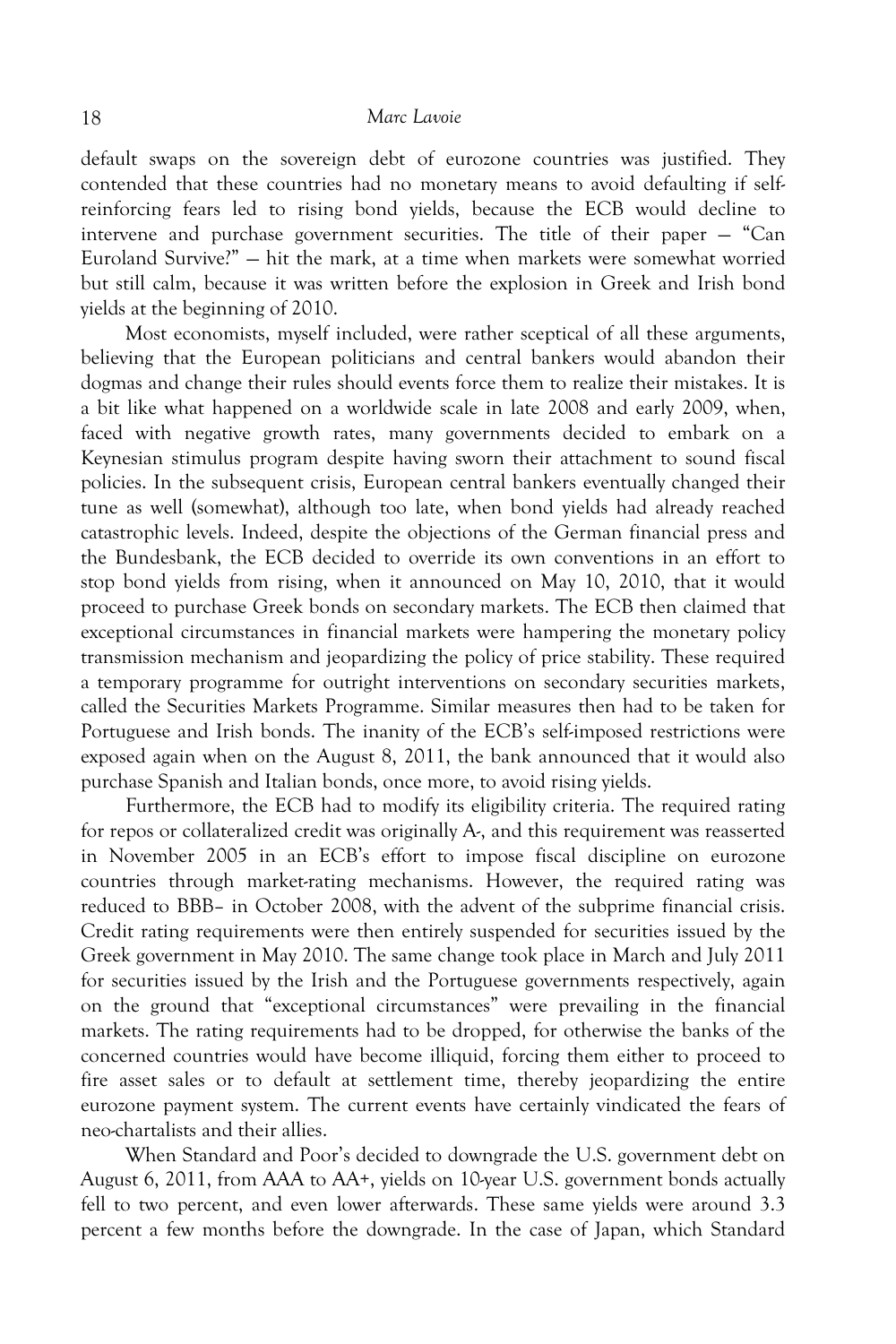and Poor's had downgraded to AA- on January 27, 2011, the yield on 10-year Japanese bonds was at one percent despite a public debt to GDP ratio exceeding two hundred percent. Obviously, markets are confident that Japan and the USA have the capacity and ability to make interest payments on whatever amount of public debt their governments could accumulate. Default for these two countries seems virtually impossible, as neo-chartalists claim. This, however, is not the case for several eurozone countries. At the same time, in August 2011, despite the lower debt ratios in some of the European countries, yields on 10-year bonds in Greece, Portugal, and Ireland varied between 10 and 15 percent. The yields were between five and six percent for Italy and Spain respectively. In the case of Canada, with admittedly a lower debt ratio, these same yields were at 2.4 percent at the time. However, the UK managed to keep its long-term interest rates at 2.5 percent, despite a higher public debt to GDP ratio than that of Spain as well as a higher public deficit to GDP ratio.<sup>35</sup> What difference is there between Canada, the United States, the United Kingdom, and Japan, on one hand, and the European countries within the eurozone, on the other?

#### *The Eurozone Setup*

Table 4 illustrates the eurozone monetary and fiscal nexus, assuming again that the government deficit-spends one hundred monetary units, with households keeping ten of their additional money balances in the form of banknotes, and with banks being subjected to a 10 percent reserve requirement ratio. Assuming that each national central bank is the fiscal agent of the government, the first two rows of Table 4 are identical to those of Table 3, as the funds obtained from the sale of the securities are brought back on the account of the government at the central bank.<sup>36</sup> In the third row, the government deficit-spends, households acquire banknotes, and the central bank accommodates the demand for reserves and banknotes. The third row shows that there is a systemic need for commercial banks to borrow from their national central bank since central banks do not normally purchase government securities in either the primary or the secondary markets.<sup>37</sup> The last row of Table 4 shows that commercial banks need to borrow the reserves that they hold at the central bank and the banknotes demanded by their customers. This means, in contrast to the neochartalist depiction illustrated by Table 1, that government deficit-spending will tend to raise overnight interest rates, *unless* the central banks proceed to liquidity-providing operations. Once again, it needs to be stated that this feature of the eurozone system is in no way detrimental to neo-chartalist theory since neo-chartalists have always made clear that the eurozone did not abide by the conditions of a sovereign currency. As pointed out by an ECB banker, "the euro area is in fact the only area in the world where monetary and fiscal institutions are completely separate, in which the fiscal authority cannot count on the monetary authority, not only to prevent a solvency problem, but also a liquidity problem" (Bini Smaghi 2011, 3).

In general, the European central bank and its national central banks would provide central bank money on demand. The problem in the eurozone is not that money is exogenous. Money there is clearly endogenous.<sup>38</sup> The problem is entirely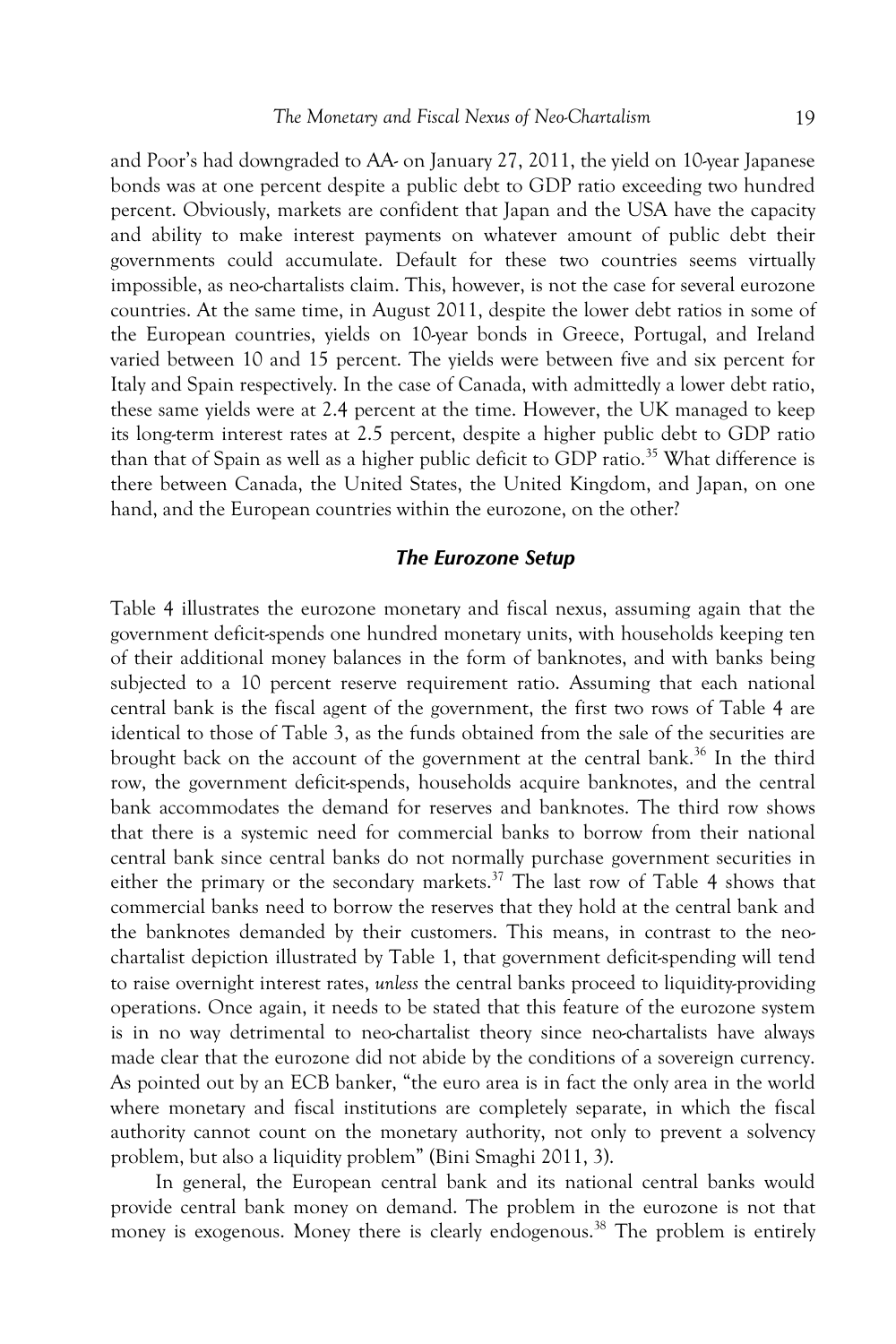linked to the rules and conventions that forbid or strongly discourage the ECB and the national central banks of the eurozone to purchase government securities on primary or secondary markets. As shown in Godley and Lavoie (2007B), interest yields of the securities issued by the various governments of the eurozone are likely to diverge unless the ECB departs itself from the securities that are in high demand on private markets and instead purchases the securities that are in low or no demand on private markets. In other words, the ECB has to act as a residual buyer or seller of eurozone government securities. Otherwise, the eurozone governments would be at the mercy of the financial markets' whim. Granting banks unlimited amounts of (three-year) loans, as the case was during the two long-term refinancing operations of late 2011 and early 2012 so that banks would buy sovereign debt, cannot act as a substitute for central banks' purchases of government securities.<sup>39</sup> The problem with the eurozone does not arise from the operations of the clearing and settlement system, the TARGET2 system. TARGET2 was, in fact, well-conceived.

|                    | National central bank    |                     | Commercial banks               |
|--------------------|--------------------------|---------------------|--------------------------------|
| Asset              | Liability                | Asset               | Liability                      |
|                    |                          | Treasury bills +100 | Government deposits +100       |
|                    | Government deposits +100 | Treasury bills +100 | Government deposits 0          |
|                    | Bank deposits -100       | Reserves -100       |                                |
| Advances to        | Deposits of banks +9     | Reserves +9         | Household deposits +90         |
| domestic banks +19 | Banknotes +10            | Treasury bills +100 | Advances from central bank +19 |

| Table 4. The Eurozone Case of Government Deficit-Spending |  |
|-----------------------------------------------------------|--|
|-----------------------------------------------------------|--|

This can be confirmed by the analysis of capital flight out of the southern towards the northern countries of the eurozone, which has occurred with the advent of the global financial crisis. Deposit holders have been moving their balances from southern to northern banks of the eurozone, fearing default on the sovereign debt of south-European countries, and worrying that the commercial banks in these states would endure heavy capital losses, defaulting as a consequence.<sup>40</sup> It also turns out that several of the south-European countries, currently under pressure from speculators, experience a negative current account balance within the eurozone. Normally, such imbalances would be absorbed by northern banks granting loans to southern banks of the eurozone, which process would continue unhindered as long as the borrowing banks remain creditworthy. Indeed, the short-term net external position of banks acted as the main offsetting factor in the balance of payments within the eurozone. What is now happening is that northern banks are declining to provide loans to the southern banks through the overnight market or other more long-term wholesale markets. Still, the clearing and settlement system continues to function. How can that happen?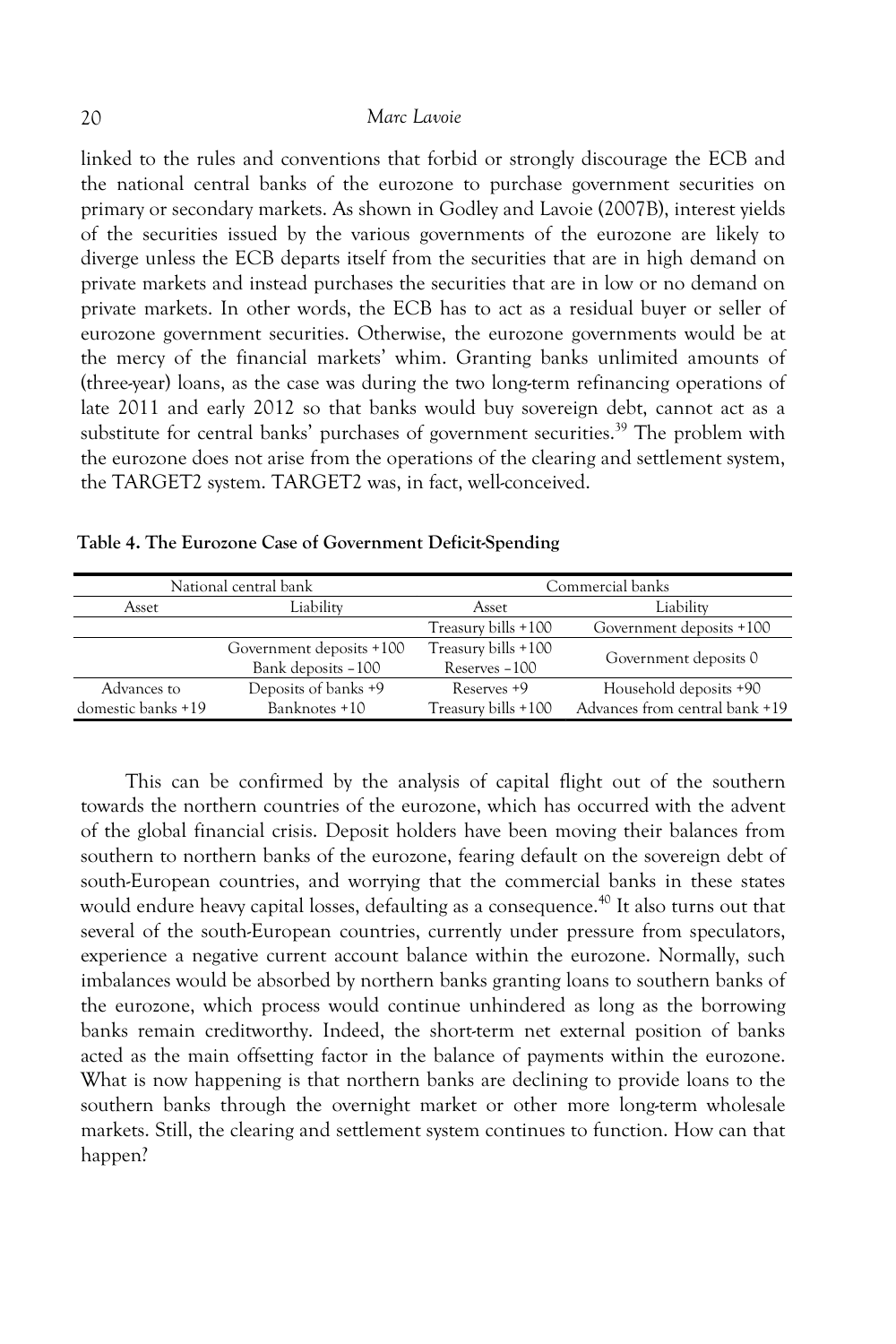|       |                     |          |                    |          |                    | $\leftarrow$ , and $\leftarrow$ , and $\leftarrow$ , and $\leftarrow$ , and $\leftarrow$ , and $\leftarrow$ , and $\leftarrow$ , and $\leftarrow$ , and $\leftarrow$ , and $\leftarrow$ , and $\leftarrow$ , and $\leftarrow$ , and $\leftarrow$ , and $\leftarrow$ , and $\leftarrow$ , and $\leftarrow$ , and $\leftarrow$ , and $\leftarrow$ , and $\leftarrow$ |           |          |           |
|-------|---------------------|----------|--------------------|----------|--------------------|--------------------------------------------------------------------------------------------------------------------------------------------------------------------------------------------------------------------------------------------------------------------------------------------------------------------------------------------------------------------|-----------|----------|-----------|
|       | Banca Nazionale del |          | Bank of Italy (BI) |          | Deutsche Bank (DB) | Bundesbank (BB)                                                                                                                                                                                                                                                                                                                                                    |           | ECB      |           |
|       | Lavoro (BNL)        |          |                    |          |                    |                                                                                                                                                                                                                                                                                                                                                                    |           |          |           |
| Asset | Liability           | Asset    | Liability          | Asset    | Liability          | Asset                                                                                                                                                                                                                                                                                                                                                              | Liability | Asset    | Liability |
|       | Deposit             |          |                    |          |                    |                                                                                                                                                                                                                                                                                                                                                                    |           |          |           |
|       | importer            | Advance  | Advance            | Reserves | Deposit            |                                                                                                                                                                                                                                                                                                                                                                    | Deposit   |          |           |
|       | $-10$               | to $BNL$ | from BB            | at BB    | exporter           | Advance to<br>$BI + 10$                                                                                                                                                                                                                                                                                                                                            | of $DB$   |          |           |
|       | Advance             | $+10$    | $-10$              | $+10$    | $+10$              |                                                                                                                                                                                                                                                                                                                                                                    | $+10$     |          |           |
|       | from $BI + 10$      |          |                    |          |                    |                                                                                                                                                                                                                                                                                                                                                                    |           |          |           |
|       |                     |          |                    |          | Deposit            | Claims                                                                                                                                                                                                                                                                                                                                                             |           |          |           |
|       | Deposit             |          |                    |          | exporter           | on the                                                                                                                                                                                                                                                                                                                                                             |           | Debit    | Credit    |
|       | importer            | Advance  | Due to the         |          | $+10$              | Eurosystem                                                                                                                                                                                                                                                                                                                                                         |           | position | position  |
|       | $-10$               | to BNL   | eurosystem         |          | Advance            | $+10$                                                                                                                                                                                                                                                                                                                                                              |           | of BI    | $of$ BB   |
|       | Advance             | $+10$    | $+10$              |          | from BB            | Advance to                                                                                                                                                                                                                                                                                                                                                         |           | $-10$    | $-10$     |
|       | from $BI + 10$      |          |                    |          | $-10$              | $DB - 10$                                                                                                                                                                                                                                                                                                                                                          |           |          |           |

Table 5. Eurozone Clearing and Settlement System without Active Overnight Markets **Table 5. Eurozone Clearing and Settlement System without Active Overnight Markets**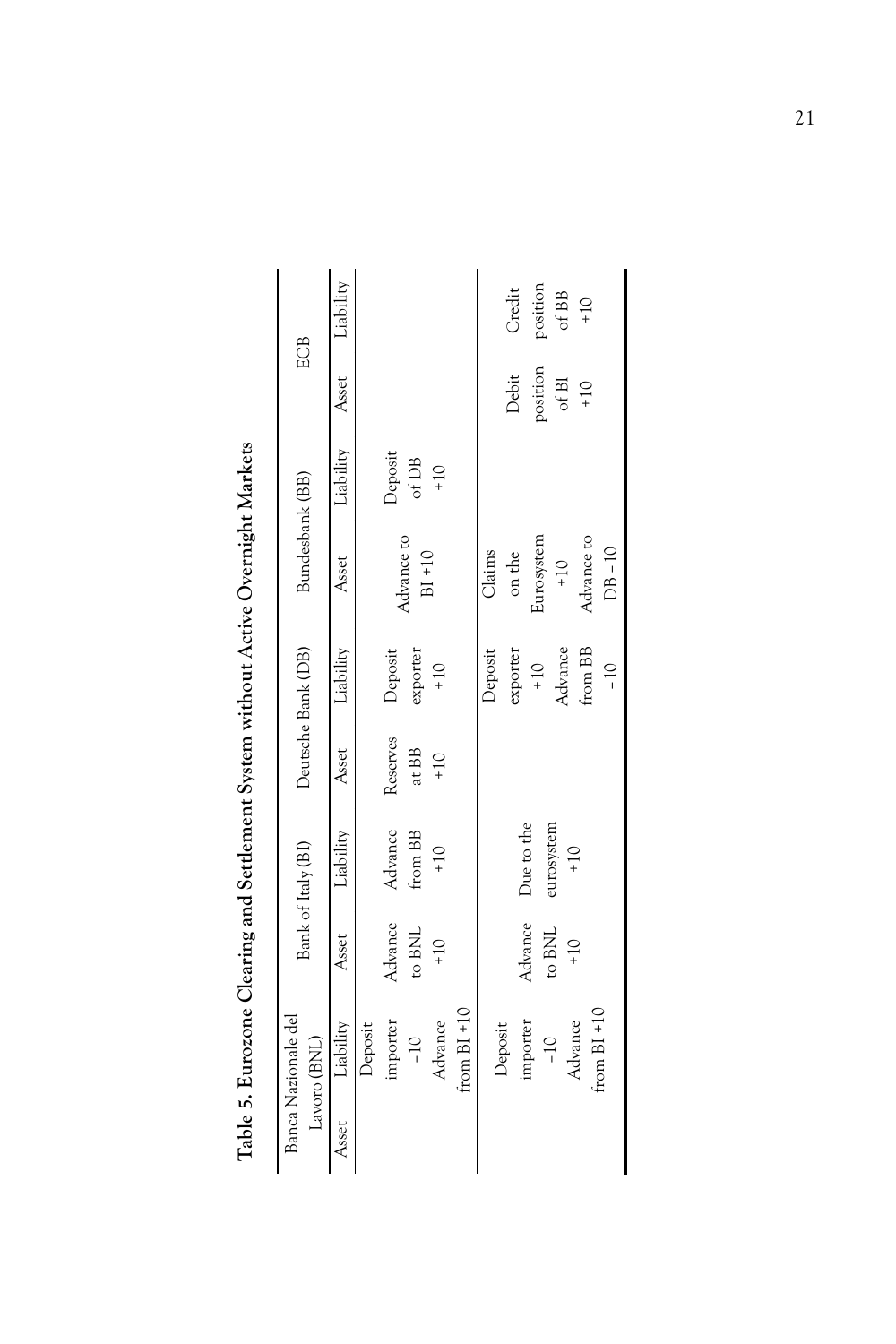Suppose that some Italian company imports goods from Germany and makes its payment through its Italian bank — i.e., the Banca Nazionale de Lavoro (BNL). The payment goes through TARGET2, and ends up as a credit on the account of the German exporting firm, at its German bank — i.e., the Deutsche Bank (DB). At this stage, the Italian bank has a debit position at the Bank of Italy, while the German bank has a credit position at the Bundesbank. Furthermore, the Bundesbank debits the account of the Bank of Italy. All this occurs smoothly as national central banks of the eurozone provide unlimited and uncollaterized lines of credit to each other. All these debit and credit accounts are recorded on the first row of Table  $5.^{41}$  However, by the end of the day, national central banks must also settle with each other. All the debits and credits are netted on the books of the ECB, where each national central bank then acquires a net position vis-à-vis the rest of the European System of Central Banks (ESCB). This is shown on the second row of Table 5. Moreover, most likely, the Deutsche Bank will use its positive clearing balances (or reserves) to reduce its overdraft position vis-à-vis the Bundesbank.<sup>42</sup>

I should note here that there is no limit to the debit position that a national central bank can incur on the books of the ECB; that is, its liabilities with respect to the rest of the Eurosystem are not limited. "These liabilities can be carried indefinitely as there is no time prescribed for the settlement of imbalances" (Garber 2010, 2). Additionally, national central banks in debit are charged the main official rate, which is also the rate gained by those with claims on the Eurosystem. Thus, these imbalances could go on forever, as (coming back to the example) the BNL would be taking advances from the Bank of Italy at 1.5 percent (if this is the main refinancing rate), while the Bank of Italy would be accumulating liabilities within the eurosystem at the same pace, also at 1.5 percent interest rate. Thus, if there is some lack of confidence in the system, one should observe an increase in the size of the balance sheets of the central banks of the countries under suspicion. There would also be an increase in the size of the balance sheet of the ECB.<sup>43</sup>

#### *Conclusion*

Neo-chartalism, or modern monetary theory, has gained prominence on the web, and it has attracted the attention of several non-economists who have a passion for monetary matters. But there is also a great deal of resistance to the ideas promoted by neo-chartalists, even among heterodox authors, as some of the neo-chartalists' claims appear rather counter-intuitive and have often been defended with some unscholarly vigour. The resistance to the ideas of modern monetary theory is not entirely surprising because, besides its novelty, modern monetary theory is compatible with the horizontalist version of post-Keynesian monetary economics, also a subject to some resistance by heterodox authors.

This article focused on the nexus between the clearing and settlement system and the financial requirements of government expenditures. The main message channelled here was that the neo-chartalist monetary analysis is essentially correct. In particular, I argued that the framework of modern monetary theory has been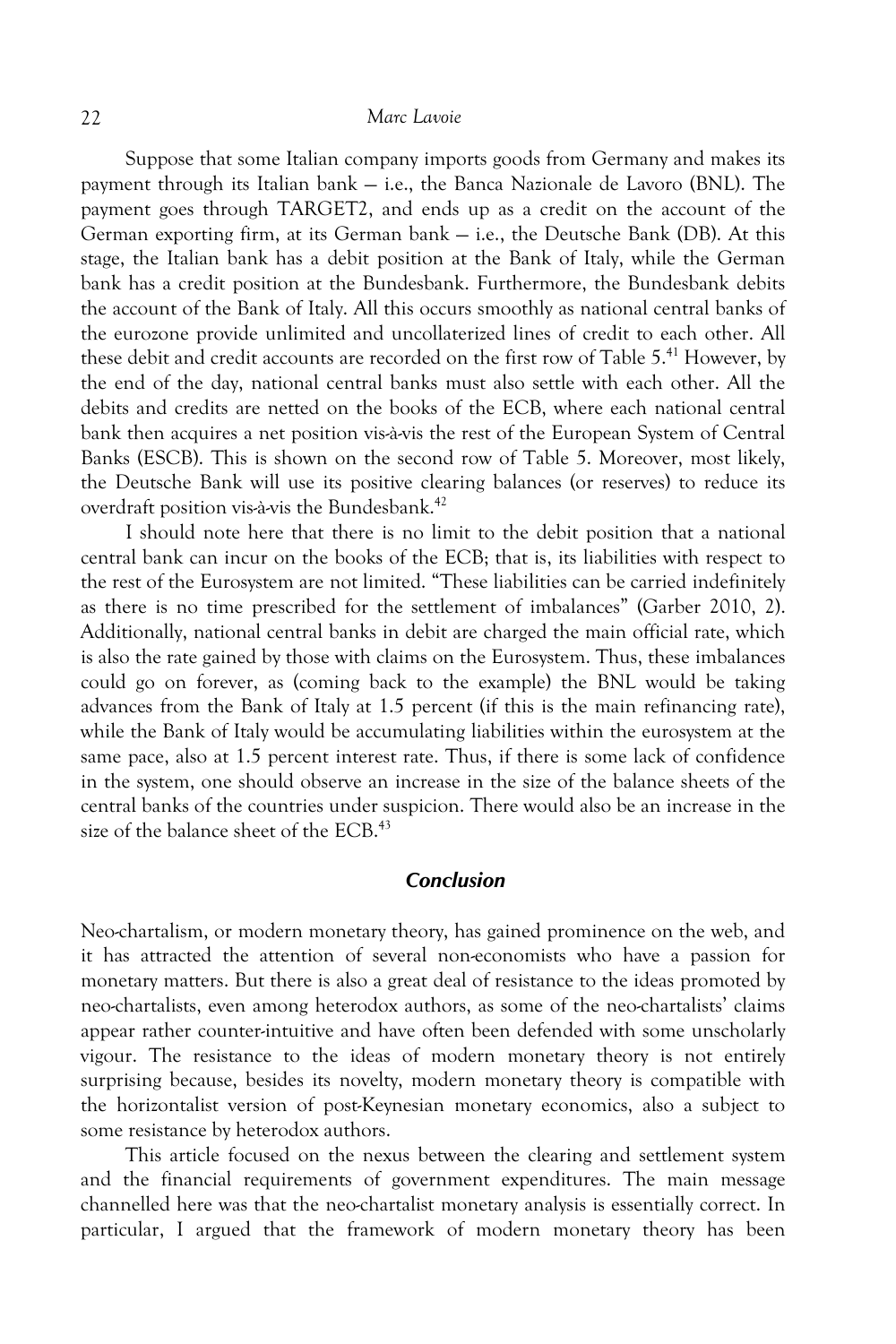validated by its analysis of the main flaws of the eurozone setup, long before these flaws became apparent with the eurozone's economic-crisis advent in 2010. The main monetary defect of the eurozone is that the Eurosystem is a pure overdraft system, with the ECB being prevented (mainly by custom, not so much by rules) from purchasing and selling government securities as it sees fit, in contrast to what occurs in the UK, the USA, Canada, and Japan.<sup>44</sup>

However, neo-chartalism tries to achieve too much. While attempting to convince economists and the public that there are no financial constraints to expansionary fiscal policies (except artificially erected ones), neo-chartalists end up using arguments that become counter-productive. There is little or nothing to be gained from contending that government can spend by simply crediting a bank account; that the treasury can act as if it were a bank; that government expenditures must precede tax collection; that the creation of high-powered money requires government deficits in the long run; that central bank advances can be called public spending; or that taxes and issues of securities do not finance government expenditures. This entire list of counter-intuitive claims follows a logic, premised on the consolidation of the government's financial activities with the central bank's operations, thereby modifying standard terminology. Such a consolidation leads to omitting crucial steps in analysing the nexus between the government activities and the clearing and settlement system, to which the central bank partakes. Ultimately, it all leads to confusion and misunderstandings, as do references to a leveraged vertical component of the money supply.

Neo-chartalists made an important contribution to monetary theory by showing that the neoclassical story was counter-factual and did not correspond to actual institutions. But MMT now brings itself to an end with a theory dependent on the counter-factual consolidation of the government and the central bank. This goes beyond a mere debate of (over-)simplification. The consolidation premise does not describe reality and it twists standard terminology. Facing readers' accusation of taking counterfactual descriptions for factual accounts, neo-chartalists respond to their critics by splitting their contributions into two parts. On one side, there is a theoretical *general* case (based on consolidation) which should be simple, convenient, and useful, and which is presumably the most insightful framework for economic analysis and for instructing beginners. On the other side, there are *specific* operational and legal procedures which neo-chartalists have described in minute detail and which complicate the story altogether (Fullwiler 2010B). Yet, whatever the specifics, neochartalists hold on to the view that the results of the general case remain all intact (Fullwiler, Kelton and Wray 2012).

The counterpoint to this new MMT position is that one cannot start from the general case, based on consolidation, because it is antinomic to the real world and to existing institutions, and it would lead to mistaken advice and confusion.<sup>45</sup> Indeed, for the presumed consolidation-based general case to be fully valid, substantial reforms to existing laws and institutions would be required (Fiebiger 2012B). Learned critics of neo-chartalism approve of its description of actual specifics, but reject this general case as inappropriate lens to observe reality. "The basic problem is that MMT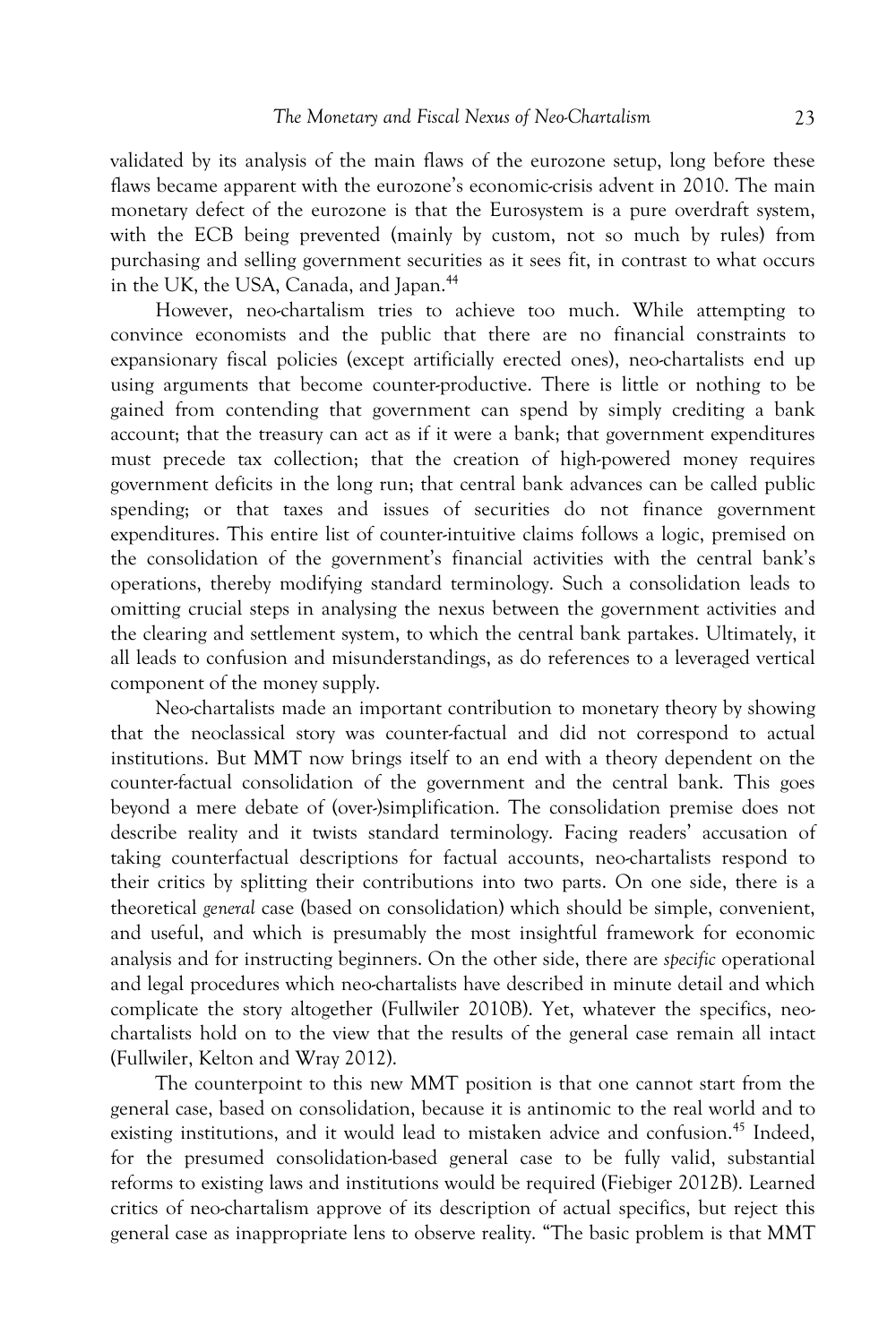thinks it can get away with conflating the general case into a description of real world monetary operations" (JKH 2012B). The devil is in the details. Specifics are relevant. Take the eurozone, for instance. All things considered, as this paper indicated, the *only* major discrepancy between the Fed and the ECB is that the latter normally does not purchase sovereign debt on secondary markets. Neither of them is allowed to make advances to governments and to purchase securities on primary markets. Both of them provide high-powered money to banks on demand. Still, even a single specific institutional feature makes a huge difference.

The proponents of modern monetary theory have forced post-Keynesians to dwell on the details of the clearing and settlement system, and to take into consideration the role of government in the payment system. Before that, however, post-Keynesians had focused almost exclusively on the relationships between commercial banks and the central bank, or on the links between commercial banks and private borrowers. Modern monetary theory is certainly an improvement, but in order to convince more economists of the validity of their analyses, the advocates of this theory should give up the counter-productive statements and the convoluted logic associated with the fictitious consolidation of government and the central bank.

### *Notes*

- 1. Interestingly, a group of former MMT blog sympathizers (at *Pragmatic Capitalism*) have created their own version of MMT, called MMR (modern monetary realism). (Among others, see JKH 2012A.)
- 2. See Bill Mitchell or his Billy Blog (available at http://bilbo.economicoutlook.net/blog/); Warren Mosler and his Center of the Universe (available at http://moslereconomics.com/); and also the UMKC academic staff and their New-Economic-Perspectives blog (available at http:// neweconomicperspectives.org/). Several current and former students at UMKC are participating in the effort to influence the blogosphere. Randall Wray (2012) even wrote a book on line, posting a chapter a week, and asking his readers to comment on them not just to improve on the book, but also to receive an input on explaining the MMT in simpler terms.
- 3. There has been some controversy regarding this statement since it requires the consolidation of the household and the corporate sectors. Obviously, the household sector can accumulate financial assets if the corporate sector borrows to invest in new physical capital goods, without the public sector going into deficit. A topic that will need to be tackled in the future is the implication of government deficit-spending over the long run, when the economy is back to full employment, in an appropriate stock-flow consistent framework. A first effort at discussing this may be found in Godley and Lavoie (2007A), Bill Martin (2008), Muriel Pucci and Bruno Tinel (2010), as well as Soon Ryoo and Peter Skott (2011).
- 4. A possible fifth topic of neo-chartalism, because of its links with the work of Hyman Minsky, could be the issue of financial instability, as well as its causes and remedies, in particular that the public sector needs to stabilize an unstable economy.
- 5. A related neo-chartalist theme is the determination of interest rates, in particular the target overnight interest rate, since some neo-chartalists argue that this rate, in nominal terms, ought to be zero (Forstater and Mosler 2005). (But I will not discuss this herein.)
- 6. Thus, neo-chartalists are in favour of flexible exchange rates, whereas several other post-Keynesians, but certainly not all, favour instead fixed exchange rate regimes. "In a very real sense, a country that adopts fixed exchange rates surrenders a great deal of its sovereignty. … Those heterodox economists who simultaneously adopt an 'endogenous money' approach while advocating fixed exchange rate systems do not appear to recognize that the central bank will not be able to exogenously administer overnight rates in such a system" (Wray 2002, 36). Interest rates become endogenous in the sense that the target rate of the central bank is likely to react to a balance of payment deficit (Wray 2006).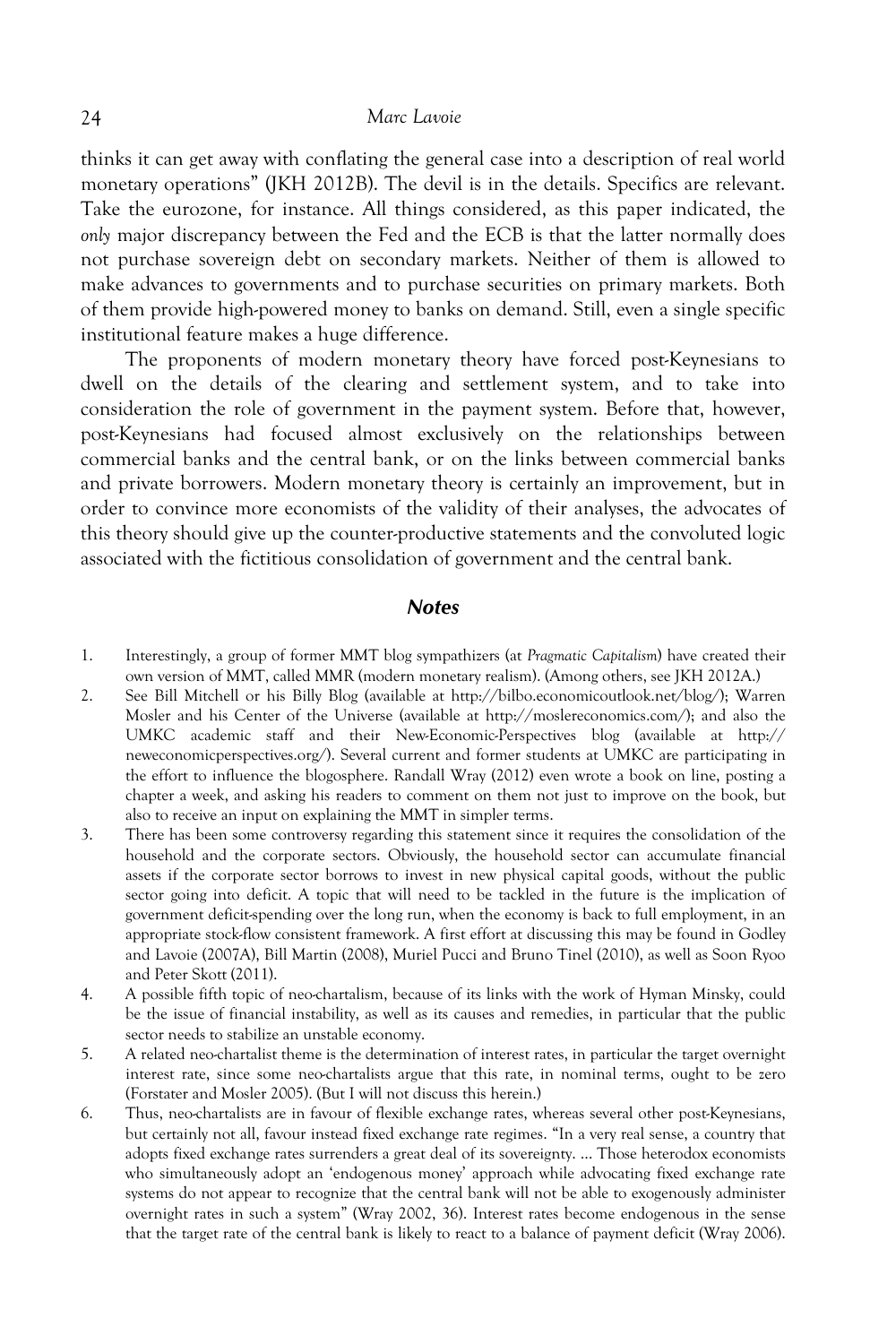However, post-Keynesians from developing countries would often reply that their central bank would not let the domestic exchange rate depreciate (too much or too fast) because it would have too many detrimental effects on their economy (because of imported inflation, for instance, arising from strong pass-through effects), and hence would also be forced to increase interest rates when faced with an external deficit. Furthermore, when countries on a fixed exchange regime are running external surpluses, there is no such pressure, as the Chinese case clearly demonstrates, and hence, in this situation, interest rates are just as "exogenous."

- 7. In his book, Wray (1998) first explains the fiscal-monetary nexus, and later proposes an ELR program, which led me (Lavoie 1999, 370) to write elsewhere that the objective of his account of the creation of money was "to alleviate the fears associated with government deficits, and to show that deficits play a positive role within capitalist monetized economies. Thus[,] the possibility that an ELR program might generate large government deficits cannot constitute an objection to the program." Indeed, the fact that some MMT supporters disliked ELR programs led to the MMR split (mentioned in Note 1), as MMT advocates told the critics them that ELR was an integral part of the MMT framework.
- 8. "Still MMT has always had its critics. Somewhat surprisingly to us, some of the most vocal critics have been heterodox economists, particularly Post Keynesians. We see nothing in the MMT approach that should be difficult for PKs to accept. … It looks to us as if they have not understood our arguments" (Fullwiler, Kelton and Wray 2012, 17).
- 9. Krugman (2011), in one of his critiques of MMT, certainly did not get this when he wrote that, if banks have access to more reserves, "there are lending opportunities out there, so the banks won't leave their newly acquired reserves sitting idle; they'll convert them into currency, which they lend to individuals."
- 10. Eight years later, some of the ELR proponents had still not gotten over this yet. Following Krugman's criticism of MMT (2011), Malcolm Sawyer was again accused of the same methodological mistake in a neo-chartalist blog (Mitchell 2011A, 2011B). This is ironic because Sawyer's (2011) views on fiscal policy are nearly identical to those of the neo-chartalists. Indeed, he is one of the few economists who kept endorsing the active use of fiscal policy and who explicitly supported functional finance, as neo-chartalists do. It must be granted, however, that Sawyer's views on the relationship between government deficits and money are much clearer in his reply to his critics (Sawyer 2005). Sawyer's position turns out to be quite close to that of neo-chartalists, whereas his views on the monetary and fiscal nexus were rather muddled in the initial paper (Sawyer 2003).
- 11. In addition to these papers, Brett Fieberger (2012A, 2012B) has working papers criticizing the MMT fiscal and monetary nexus. I (Lavoie 2011), for my part, devote a few pages to modern monetary theory in a recent survey of post-Keynesian monetary economics. Reynold F. Nesiba (2013) provides a review of the main themes of neo-chartalism as well as an assessment of all these critiques in a forthcoming paper.
- 12. For instance, Eledio Febrero (2009) made some worthy comments on MMT. But in spite of Febrero's (2009, 524) concluding that "the policy implications that can be drawn from neochartalism are essentially correct," Scott Fullwiler (2010A) rejected his paper as uninteresting and poorly researched.
- 13. I (Lavoie 1999, 371) also claimed that "if bank reserves are endogenous to their required level, then the expression 'leverage' does not seem appropriate."
- 14. Indeed, many economists find this confusing, and many others think it is a mistake to proceed to this consolidation, including Perry Merhling (2000, 405), Claude Gnos and Louis-Philippe Rochon (2002, 54), Brett Fiebiger (2012A, 2012B,) and JKH (2012A, 2012B).
- 15. It is interesting to note that when Mosler (1994, 13) makes a similar T-account analysis, his first step assumes, and rightly so, that the government deposits at the central bank get depleted by one hundred units. Yet, there is no discussion of how the government feeds or replenishes its account at the central bank. By contrast, Stephanie Bell (1999) includes the first step in her Figure 1, which very much resembles Table 1 of this paper.
- 16. The compensating operation may occur through a repo operation or a transfer of government deposits from its accounts in commercial banks (the U.S. tax and loans accounts) to its account in the central bank. The central bank may also decide to issue its own bonds to wipe out the excess reserves.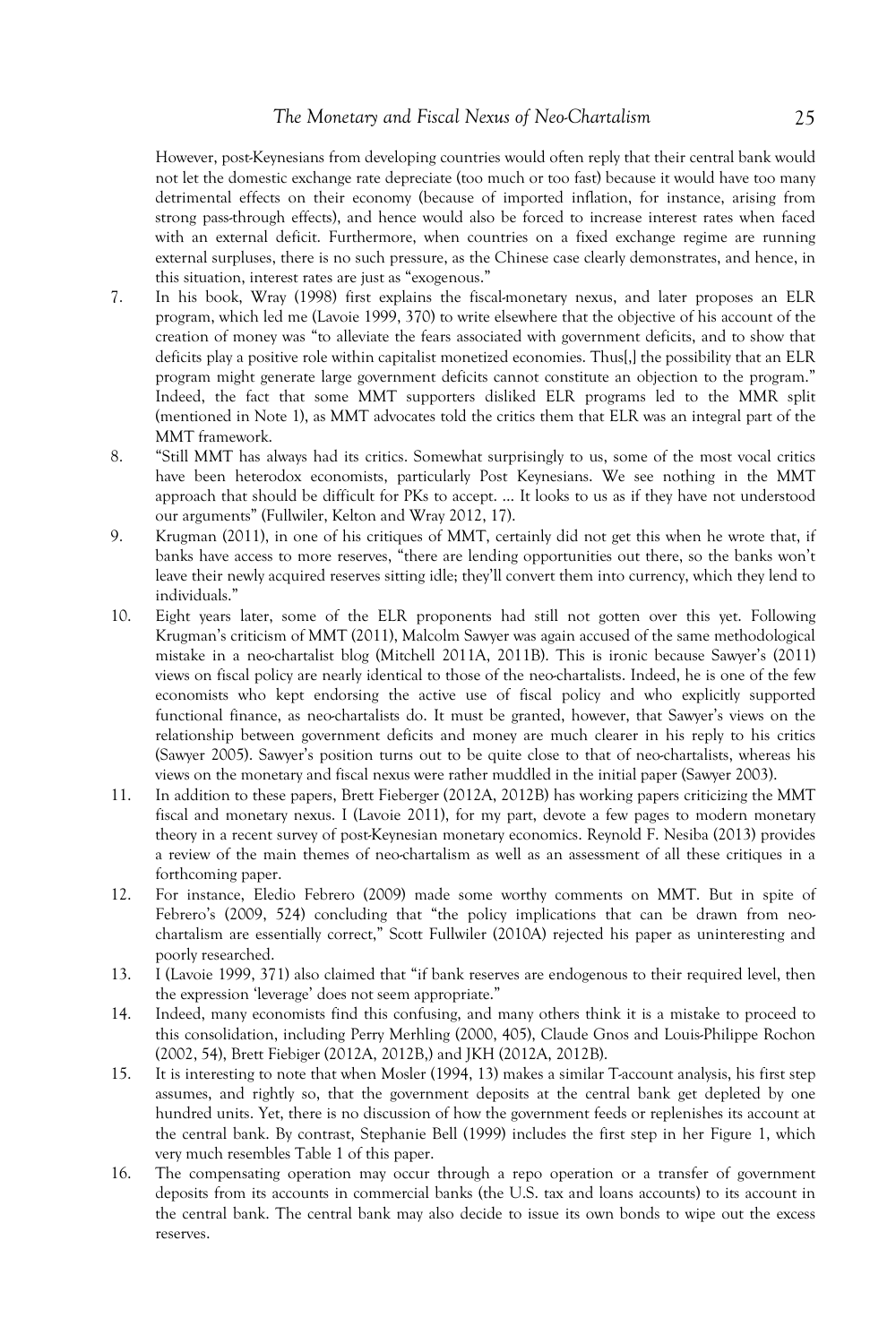- 17. I must admit that when I first read this in 1995 when Pavlina Tcherneva, then Mosler's assistant, sent me his 1994 paper — I thought that Mosler, despite his use of T-accounts, was another one of these monetary cranks that Keynes talked about in his *Treatise on Money*.
- 18. This is why, as mentioned in Note 5, some neo-chartalists argue that the "natural" level of the overnight rate of interest ought to be zero since, without defensive actions and with no interest payments on reserves, government deficits would drive down the overnight rate to zero.
- 19. Edward Nell brought this fact to my attention during a conference in May 2011.
- 20. A list of such effects is provided by Hassan Bougrine and Mario Seccareccia (2002, 69).
- 21. This post-chartalist sequence can also be found in a textbook of mine (Lavoie 1992, 166-168), which argues that government deficits produce crowding-in and no crowding-out effects, since government deficits increase the profits of the business sector, thereby relaxing its financial constraints.
- 22. It turns out that Bell's (1999) Figure 2 very much resembles this paper's Table 2.
- 23. See the U.S. Code, Chapter 31, Money and Finance, No. 5301. Buying obligations of the United States Government (available at www.law.cornell.edu/uscode/usc\_sec\_31\_00005301---000-.html).
- 24. The reference to Lavoie (2002) is, in fact, the draft version of the published Lavoie (2003) version.
- 25. Warren Mosler has pointed out in an email that the very first step involves the Fed's providing reserves to the banks, through repo operations, so that the banks have enough reserves to clear and settle the security purchases of the primary dealers. This is also what Scott Fullwiler (2011) argues with the help of balance sheets. But one could also say that banks get day overdrafts when government securities are purchased by the dealers, and that these overdrafts are annulled through repo operations before the end of the day.
- 26. Another argument is invoked to claim that all these operational complexities are irrelevant. It is said that primary dealers in the US are required to offer reasonable prices at auctions of government securities. But this is rather vague in contrast to the Canadian case discussed below.
- 27. In particular, very few nations are allowed to borrow in their own currency on international financial markets, so this restricts the number of eligible countries with sovereign currencies. Nearly all countries suffer from the original sin.
- 28. I am grateful to Mathieu Frigon, from the Canadian Parliamentary Library, for having brought to my attention this peculiar feature of the Canadian debt issuing process. Moreover, since October 19, 2011, the Bank of Canada (2011) has been purchasing a minimum of 20 percent of the bonds being auctioned.
- 29. The government of Canada issues some bonds in euros or in U.S. dollars, but this is not by necessity. The purpose is to cover its open position in foreign exchange reserves.
- 30. A current close example is the announcement of the Swiss National Bank in September 2011 that, if needed, it would purchase unlimited amounts of Swiss francs on foreign exchange markets, thus pegging the Swiss franc relative to the euro.
- 31. This is article 123 of the Treaty of Lisbon, also called the Treaty on the Functioning of the European Union. The same rule can be found again in article 21(1) of the Statute of the European System of Central Banks and of the European Central Bank (protocol 4) (see European Union 2010).
- 32. See ECB (2011, chapter 3). This is despite the fact that article 18 of the Statute (European Union 2010) sets no restrictions on outright purchases and sales in secondary markets, leaving to the ECB the task of establishing principles for the conduct of open market operations.
- 33. Again, there is nothing about this in the statutes of the ECB. What article 125 of the Treaty of Lisbon says is that member states, or the Union, shall not assume the commitments of other member states — the so-called no-bailout clause. But this clause is partially overridden by article 122, which adds that under exceptional circumstances, the Union may provide financial assistance (see European Union 2010).
- 34. Indeed, this relates to Godley's previous claim that an unhindered central bank "can sell or buy back bonds virtually without limit," giving it the potential power "to fix bond prices and yields unilaterally at any level" (Godley and Cripps 1983, 158).
- 35. These large differences still held a year later, in August 2012, with Italian and Spanish 10-year bonds still somewhat below and above 6.5 percent respectively, while U.S., U.K., and Canadian bonds were below two percent.
- 36. Article 21(2) of the Statute (ECB 2011) specifies that national central banks can act as the fiscal agent of governments.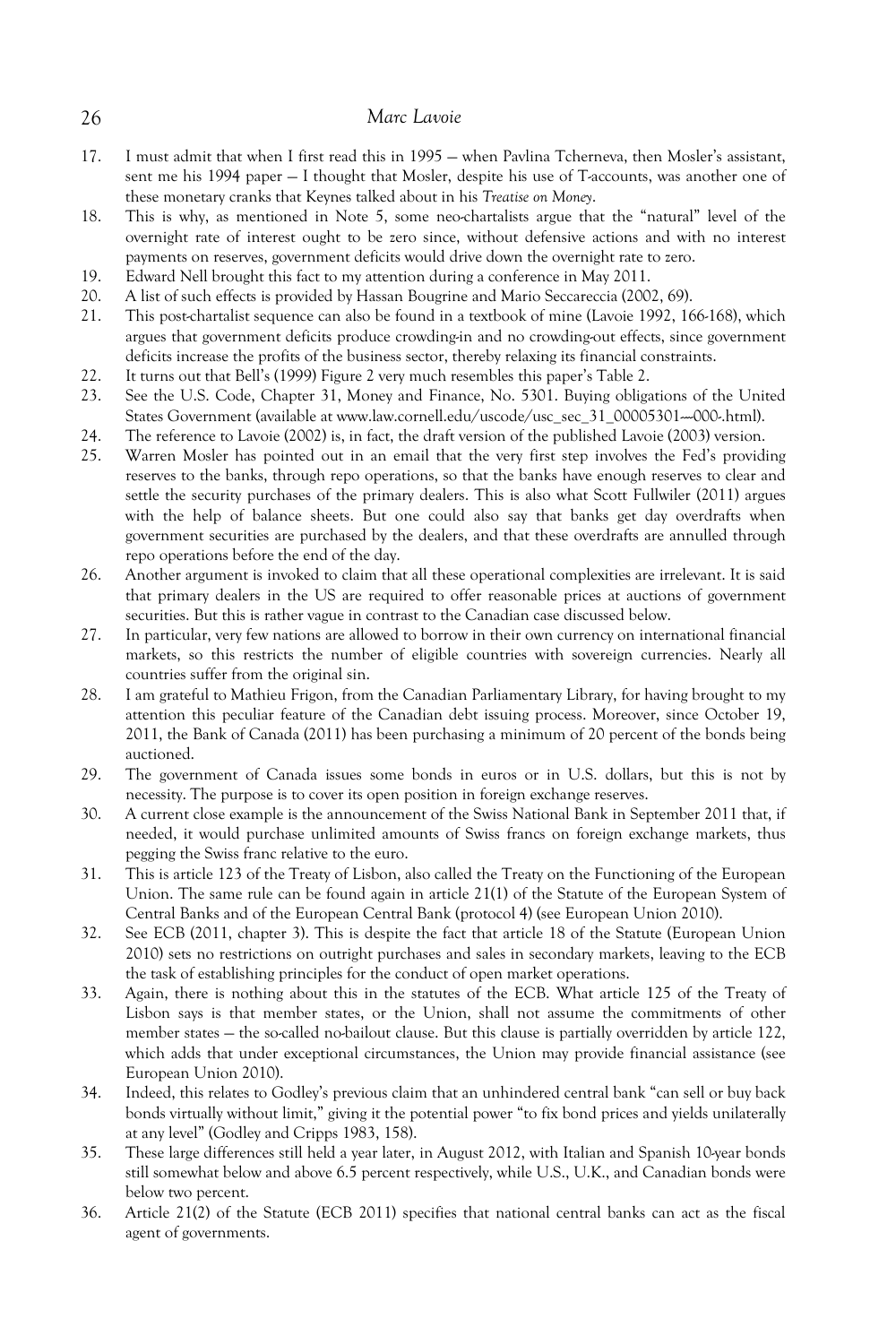- 37. Credit balances in central bank money held by commercial banks "are primarily provided by the Eurosystem's monetary policy refinancing operations" (Bundesbank 2011, 34).
- 38. Unless credit rating exigencies on the collateral provided for overdrafts at the central bank for instance, the A- rating mentioned in a previous footnote — is truly enforced. But it was not the case when one sovereign debt rating dropped below A-.
- 39. In August 2012, the ECB announced the dismissal of the Securities Markets Programme, replacing it with the Outright Monetary Transactions programme (OMT). The good news is that ECB purchases of government debt can now be of unlimited amounts. The bad news is that interventions are conditional on governments pursuing fiscal adjustments (fiscal austerity). Thus, OMT does not yet appear to be an appropriate solution.
- 40. Some depositors feel that all banks, even those from the northern countries of the eurozone, may default as a consequence of sovereign debt default. Hence, they prefer to hold securities issued by safe northern governments such as that of Germany, even if these securities yield negative returns.
- 41. I am grateful to Ramanan, from Mumbai, for the many e-mail discussions that we have had regarding the TARGET2 mechanism, as well as the information that he provided for me. A short paper by John Whittaker (2011) was also useful to understanding the eurosystem payment framework. A paper by Ulrich Bindseil and Philip Johan König (2011) was also later brought to my attention by Vincent Grossman.
- 42. Indeed, this is what is actually happening. Advances from the Bundesbank to the German banks had fallen from  $\epsilon$ 250 billion to  $\epsilon$ 100 billion between the beginning of 2007 and the end of 2010 (Bundesbank 2011, 35).
- negative impact of trade deficits on GDP and budget balances. 43. This also demonstrates that global imbalances within the eurozone ought not to be a problem, besides the obvious fact that a trade deficit has a negative impact on economic activity. A current account deficit of Spain or Italy with respect to the rest of the eurozone is no more meaningful than the current account deficit of the Mezzogiorno relative to northern Italy. The problem is that there are no federal transfer payments from the surplus to the deficit countries to help compensate the
- 44. In other words, as pointed out by central banker Luigi Bini Smaghi (2011), the problem with the ECB is that it was set up under the assumptions that financial markets would always be right and would never face a crisis.
- 45. For instance, as recalled by Fiebiger (2012A, 6), based on the consolidation assumption, one could argue that public-debt limits pose no threat to economic stability. Meanwhile, economists know that in the past the U.S. federal government could not pay its civil servants for a while because the limits had been trespassed.

### *References*

- Akhtar, Michael Akbar. *Understanding Open Market Operations*. New York: Federal Reserve Bank of New York, 1997.
- Aspromourgos, Tony. "Is an Employer-of-Last-Resort Policy Sustainable? A Review Article." *Review of Political Economy* 12, 2 (2000): 141-155.
- Bank of Canada. "Change in Minimum Bank of Canada Nominal Bond Purchases at Auctions." October 19, 2011. Available at www.bankofcanada.ca/2011/10/notices/change-minimum-nominal-bondpurchases/. Accessed November 4, 2012.
- Bell, Stephanie. "Functional Finance: What, Why, and How?" Working paper No. 287. Levy Economics Institute of Bard College, 1999. Available at www.levyinstitute.org/pubs/wp287.pdf. Accessed November 4, 2012.
- ———. "Do Taxes and Bonds Finance Spending?" *Journal of Economic Issues* 34, 3 (2000): 603-620.
- ———. "Neglected Costs of Monetary Union: The Loss of Sovereignty in the Sphere of Public Policy." In *The State, the Market and the Euro: Chartalism versus Metallism in the Theory of Money*, edited by Stephanie A. Bell and Edward J. Nell, pp. 160-183. Cheltenham: Edward Elgar, 2003.
- Bell, Stephanie and L. Randall Wray. "Fiscal Effects on Reserves and the Independence of the Fed." *Journal of Post Keynesian Economics* 25, 2 (2002-2003): 263-272.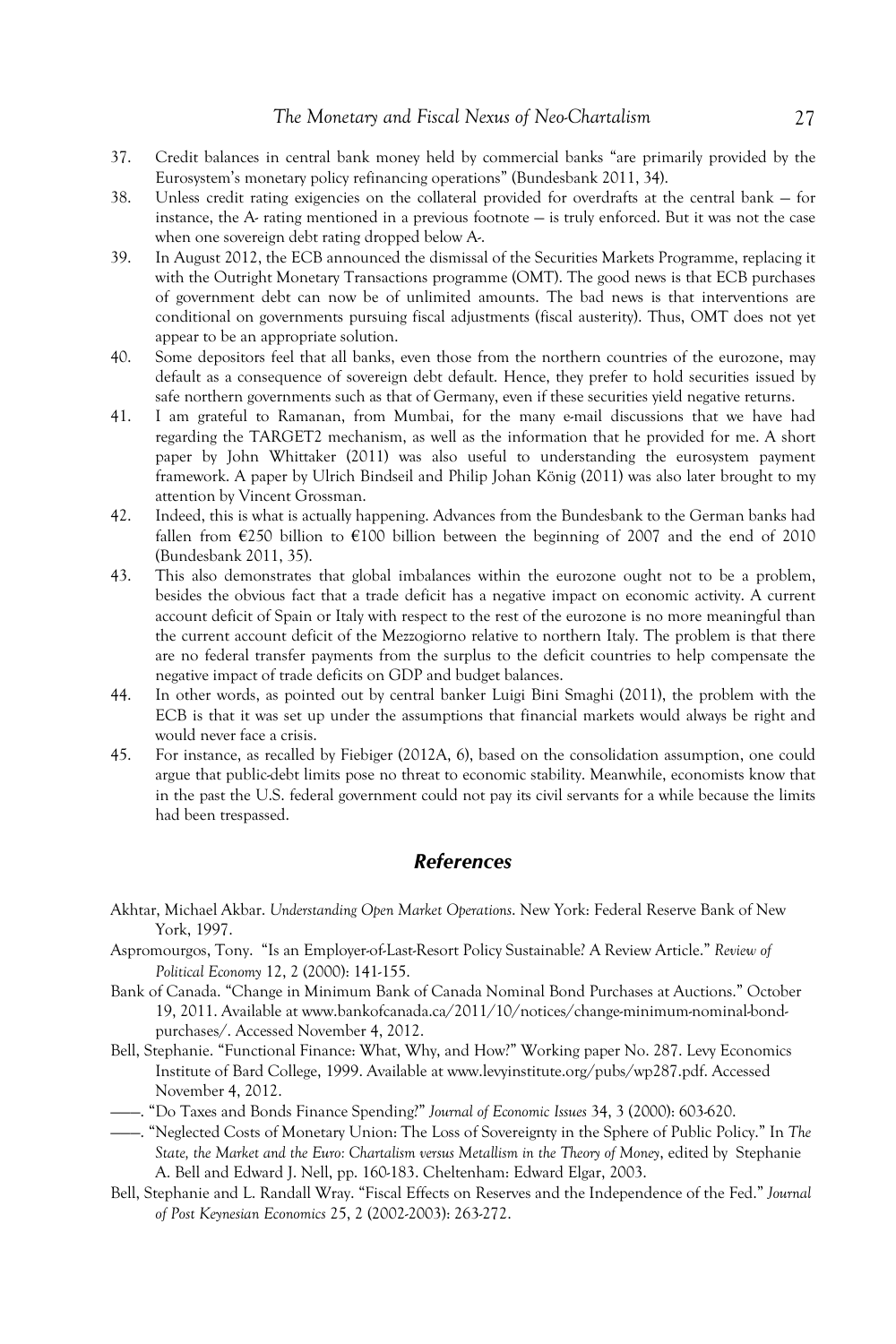- Bindseil, Ulrich and Philip Johan König. "The Economics of TARGET2 Balances." SFB 649 Discussion Paper 2011-035, 2011. Available at http://sfb649.wiwi.hu-berlin.de/papers/pdf/SFB649DP2011- 035.pdf. Accessed November 4, 2012.
- Bini Smaghi, Luigi. "Policy Rules and Institutions in Times of Crisis." Bank for International Settlements, 2011. Available at www.bis.org/review/r110916b.pdf. Accessed November 4, 2012.
- Bougrine, Hassan and Mario Seccareccia. "Money, Taxes, Public Spending, and the State within a Circuitist Perspective." *International Journal of Political Economy* 32, 3 (2002): 58-79.
- Brazelton, Garth. "Re-Viewing Chartalism/Neo-Chartalism." *Reviewing Economics.* July 8, 2010. Available at http://econrevival.blogspot.com/2010/07/re-reviewing-chartalsim-neo-chartalism.html. Accessed November 4, 2012.
- Bundesbank. "The German Balance of Payments in 2010." *Monthly Report* 63, 3 (2011). Available at www.bundesbank.de/download/volkswirtschaft/monatsberichte/2011/201103mb\_en.pdf. Accessed November 4, 2012.
- Department of Finance Canada (DFC). "Evaluation of the Debt Auction Process." Last modified February 25, 2011. www.fin.gc.ca/treas/evaluations/edap-epatd01-eng.asp#09. Accessed November 4, 2012.
- European Central Bank (ECB). *The Implementation of Monetary Policy in the Euro Area*. February 2011. Available at www.ecb.int/ecb/legal/pdf/gendoc201102en.pdf. Accessed November 4, 2012.
- European Union (EU). *Consolidated Versions of the Treaty on European Union and the Treaty on the Functioning of the European Union.* 2010. Available at http://eur-lex.europa.eu/JOHtml.do? uri=OJ:C:2010:083:SOM:EN:HTML. Accessed November 4, 2012.
- Febrero, Eledio. "'Three Difficulties with Neo-Chartalism." *Journal of Post Keynesian Economics* 31, 3 (2009): 523-541.
- Fiebiger, Brett. "Modern Money Theory and the Real-World Accounting of 1-1<0: The U.S. Treasury Does Not Spend as per a Bank." Political Economy Research Institute Working Paper No. 279. University of Massachusetts Amherst, January 2012A. Available at www.peri.umass.edu/fileadmin/pdf/ working\_papers/working\_papers\_251-300/WP279.pdf. Accessed November 4, 2012.
- ———. "A Rejoinder to 'Modern Money Theory: A Response to Critics.'" Political Economy Research Institute Working Paper No. 279. University of Massachusetts Amherst, January 2012B. Available at www.peri.umass.edu/fileadmin/pdf/working\_papers/working\_papers\_251-300/WP279.pdf. Accessed November 4, 2012.
- Forstater, Mathew. "Flexible Full Employment: Structural Implications of Discretionary Public Sector Employment." *Journal of Economic Issues* 32, 2 (1998): 557-563.
- ———. "Reply to Malcolm Sawyer." *Journal of Economic Issues* 39, 1 (2005): 245-255.
- Forstater, Mathew and Warren Mosler. "The Natural Rate of Interest Is Zero." *Journal of Economic Issues* 29, 2 (2005): 535-542.
- Fullwiler, Scott T. "Timeliness and the Fed's Daily Tactics." *Journal of Economic Issues* 37, 4 (2003): 851-880.
- ———. "Modern Central Bank Operations: The General Principles." 2008. Available at http:// papers.ssrn.com/sol3/papers.cfm?abstract\_id=1658232. Accessed November 4, 2012.
- ———. "Re-Viewing Chartalism/Neo-Chartalism, Comment." *Reviewing Economics.* July 8, 2010A. Available at http://econrevival.blogspot.com/2010/07/re-reviewing-chartalsim-neo-chartalism.html. Accessed November 4, 2012.
- ———. "Modern Monetary Theory A Primer on the Operational Realities of the Monetary System." December 2010B. Available at http://papers.ssrn.com/sol3/papers.cfm?abstract\_id=1723198. Accessed November 4, 2012.
- ———. "Treasury Debt Operations: An Analysis Integrating Social Fabric Matrix and Social Accounting Matrix Technologies." Revised April 2011. Available at http://papers.ssrn.com/sol3/papers.cfm? abstract\_id=1825303
- Fullwiler, Scott T. and L. Randall Wray. "Quantitative Easing and Proposals for Reform of Monetary Procedures." Working paper No. 645. Levy Economics Institute of Bard College, 2010. Available at www.levyinstitute.org/pubs/wp\_645.pdf. Accessed November 4, 2012.
- Fullwiler, Scott T., Stephanie Kelton and L. Randall Wray. "Modern Money Theory: A Response to the Critics." Political Economy Research Institute Working Paper No. 279. University of Massachusetts Amherst, January 2012. Available at www.peri.umass.edu/fileadmin/pdf/working\_papers/ working\_papers\_251-300/WP279.pdf. Accessed November 4, 2012.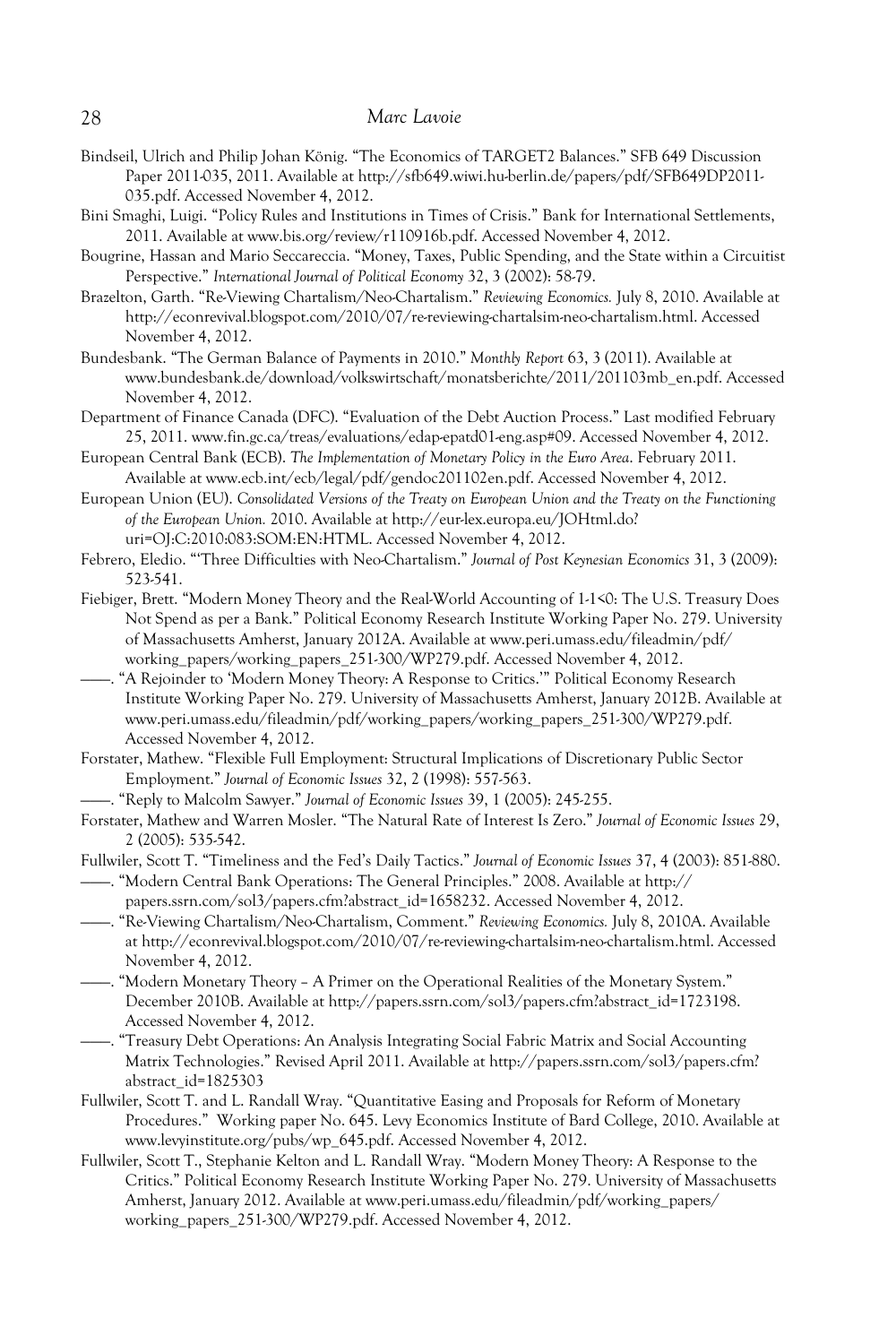- Garber, Peter. "The Mechanics of Intra Euro Capital Flight." Deutsche Bank, December 10, 2010. Available at http://fincake.ru/stock/reviews/56090/download/54478. Accessed November 4, 2012.
- Godley, Wynne. "Maastricht and All That." *London Review of Books* 14, 19 (October 8, 1992): 3-4. Reproduced in *The Stock-Flow Consistent Approach: Selected Writings of Wynne Godley*, edited by Marc Lavoie and Gennaro Zezza, pp. 189-193. Basingstoke: Palgrave Macmillan, 2012.
- ———. "Seven Unsustainable Processes: Medium Term Prospects and Policies for the US and the World." Strategic Analysis. Levy Economics Institute of Bard College, January 1999A. Available at www.levyinstitute.org/pubs/sevenproc.pdf. Accessed November 4, 2012.
- ———. "Money and Credit in a Keynesian Model of Income Determination." *Cambridge Journal of Economics* 23, 4 (1999B): 393-411.
- Gnos, Claude and Louis-Philippe Rochon. "Money Creation and the State: A Critical Assessment of Chartalism." *International Journal of Political Economy* 32, 3 (2002): 41-57.
- Godley, Wynne and Francis Cripps. *Macroeconomics*. London: Fontana Paperbacks, 1983.
- Godley, Wynne and Marc Lavoie. "Fiscal Policy in a Stock-Flow Consistent (SFC) Model." *Journal of Post Keynesian Economics* 30, 1 (2007A): 79-100.
- ———. "A Simple Model with Three Economies and Two Currencies: Euroland and the USA." *Cambridge Journal of Economics* 31, 1 (2007B): 1-24.
- JKH. "Treasury and the Central Bank: A Contingent Institutional Approach." *Monetary Realism.* May 29, 2012A. Available at http://monetaryrealism.com/treasury-and-the-central-bank-a-contingentinstitutional-approach/. Accessed November 4, 2012.
- ———. "Treasury and the Central Bank: A Contingent Institutional Approach." *Monetary Realism*, June 3, 2012B. Available at http://monetaryrealism.com/treasury-and-the-central-bank-a-contingentinstitutional-approach/#comment-7173. Accessed November 4, 2012.
- Kadmos, George Anthony and Phillip Anthony O'Hara. "The Taxes-Drive Money and Employer of Last Resort Approach to Government Policy." *Journal of Economic and Social Policy* 5, 1 (2000): 1-23.
- Kelton, Stephanie. "Yes, Deficit Spending Adds to Private Sector Assets Even with Bond Sales." *New Economic Perspectives*, November 17, 2010. Available at http://neweconomicperspectives.org/2010/11/yes-deficit-spending-adds-to-private.html. Accessed November 4, 2012.
- Kelton, Stephanie and L. Randall Wray. "Can Euroland Survive?" Public Policy Brief No. 106, Levy Economics Institute of Bard College 2009. Available at www.levyinstitute.org/pubs/ppb\_106.pdf. Accessed November 4, 2012.
- King, John E. "The Last Resort? Some Critical Reflections on ELR." *Journal of Economic and Social Policy* 5, 2 (2001): 72-76.
- Krugman, Paul. "MMT Again." *The Conscience of a Liberal.* August 15, 2011. Available at http:// krugman.blogs.nytimes.com/2011/08/15/mmt-again/. Accessed November 4, 2012.
- Lavoie, Marc. *Foundations of Post-Keynesian Economic Analysis*. Aldershot: Edward Elgar, 1992.
- ———. Review of *Understanding Modern Money*, by L. Randall Wray. *Eastern Economic Journal* 25, 3 (1999): 370-372.
- ———. "A Primer on Endogenous Credit-Money." In *Modern Theories of Money: The Nature and Role of Money in Capitalist Economies*, edited by Louis-Philippe Rochon and Sergio Rossi, pp. 606-544. Cheltenham: Edward Elgar, 2003.
- ———. "Monetary Base Endogeneity and the New Procedures of the Canadian and American Monetary Systems." *Journal of Post Keynesian Economics* 27, 4 (2005): 689-709.
- ———. "Changes in Central Bank Procedures during the Subprime Crisis and Their Repercussions on Monetary Theory." *International Journal of Political Economy* 39, 3 (2010): 3-23.
- ———. "Money, Credit and Central Banks in Post-Keynesian Economics." In *A Modern Guide to Keynesian Macroeconomics and Economic Policies*, edited by Eckhart Hein and Engelbert Stockhammer, pp. 34-60. Cheltenham: Edward Elgar, 2011.
- Lerner, Abba. "Functional Finance and the Federal Debt." *Social Research* 10 (February 1943): 38-51.
- Lopez-Gallardo, Julio. "Budget Deficits and Full Employment." *Journal of Post Keynesian Economics* 22, 4 (2000): 549-564.
- Martin, Bill. "Fiscal Policy in a Stock-Flow Consistent Model: A Comment." *Journal of Post Keynesian Economics* 30, 4 (2008): 649-668.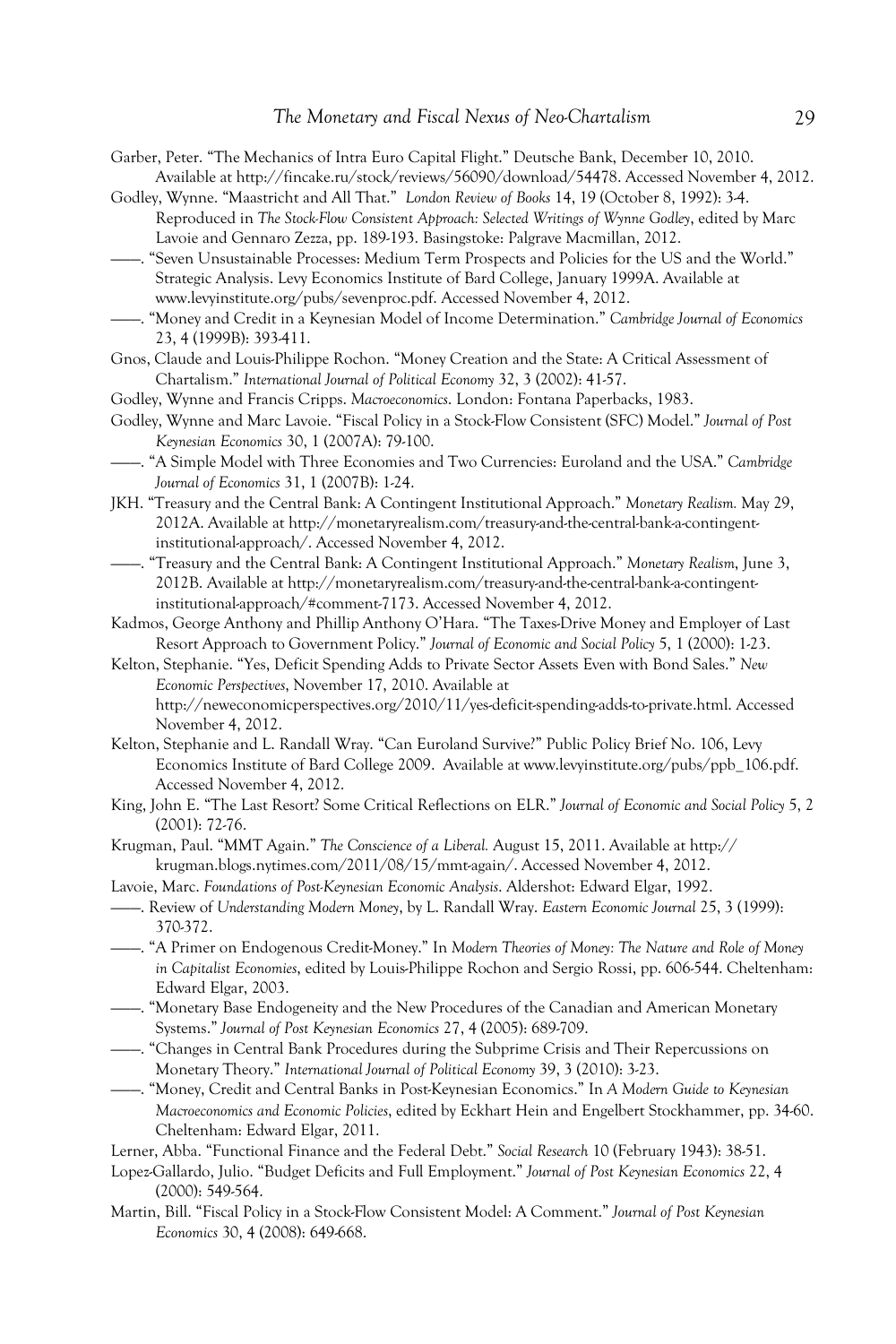Matthews, Dylan. "Modern Monetary Theory, an Unconventional Take on Economic Strategy." *Washington Post.* February 18, 2012. Available at www.washingtonpost.com/business/modern-monetary-theory-is -an-unconventional-take-on-economic-strategy/2012/02/15/gIQAR8uPMR\_story.html. Accessed November 4, 2012.

Mehrling, Perry. "Modern Money: Fiat or Credit?" *Journal of Post Keynesian Economics* 22, 3 (2000): 397-406.

- Mitchell, William. "Letter to Paul Krugman." *Bill Mitchell Billy Blog.* March 28, 2011A. Available at http://bilbo.economicoutlook.net/blog/?p=13970. Accessed November 4, 2012.
- ———. "Austerity Proponents Should Adopt a Job Guarantee." *Bill Mitchell Billy Blog*, April 19, 2011B. Available at http://bilbo.economicoutlook.net/blog/?p=14208. Accessed November 4, 2012.
- Mitchell, William and Joan Muysken. *Full Employment Abandoned: Shifting Sands and Policy Failures.* Cheltenham: Edward Elgar, 2008.
- Mitchell, William and Martin Watts. "The Path to Full Employment." *Australian Economic Review* 31, 4 (1997): 436-444.
- Mitchell, William and L. Randall Wray. "In Defense of Employer of Last Resort: A Response to Malcolm Sawyer." *Journal of Economic Issues* 39, 1 (2005): 235-244.
- Moe, Thorvald G. "Mariner S. Eccles and the 1951 Treasury Federal Reserve Accord: Lessons for Central Bank Independence." SUERF The European Money and Finance Forum, August 2012. Available at www.suerf.org/download/collsep12/Papers/131Moe.pdf. Accessed November 4, 2012.
- Moore, Basil J. *Horizontalists and Verticalists: The Macroeconomics of Credit Money*. Cambridge: Cambridge University Press, 1988.
- Mosler, Warren. *Soft Currency Economics.* West Palm Beach, 1994. Available at http:// moslereconomics.com/mandatory-readings/soft-currency-economics/. Accessed November 4, 2012. ———. "Full Employment and Price Stability." *Journal of Post Keynesian Economics* 20, 2 (1997–1998): 167-
- 182.
- Mosler, Warren and Mathew Forstater. "General Framework for the Analysis of Currencies and Commodities." In *Full Employment and Price Stability in a Global Economy*, edited by Paul Davidson and Jan Kregel, pp. 166-177. Cheltenham: Edward Elgar, 1999.
- Nesiba, Reynold F. "Do Institutionalists and Post-Keynesians Share a Common Approach to Modern Monetary Theory (MMT)." *European Journal of Economics and Economic Policies – Intervention* 10, 1 (2013): forthcoming.
- Parguez, Alain. "The Expected Failure of the European Economic and Monetary Union: A False Money Against the Real Economy." *Eastern Economic Journal* 25, 1 (1999): 63-76.
- ———. "A Monetary Theory of Public Finance." *International Journal of Political Economy* 32, 3 (2002): 80-97.
- Parguez, Alain and Mario Seccareccia. "The Credit Theory of Money: The Monetary Circuit Approach." In *What is Money?,* edited by John Smithin, pp. 101-123. London: Routledge, 2000.
- Pucci, Muriel and Bruno Tinel. "Public Debt and Tax Cuts in a SFC Model." October 2010. Available at www.boeckler.de/pdf/v\_2010\_10\_29\_pucci\_tinel.pdf. Accessed November 4, 2012.
- Robinson, Joan. *Introduction to the Theory of Employment*. London: Macmillan, 1937.
- Rochon, Louis-Philippe and Mathias Vernengo. "State Money and the Real World: Or Chartalism and Its Discontents." *Journal of Post Keynesian Economic* 26, 1 (2003): 57-68.
- Ryoo, Soon and Peter Skott. "Public Debt and Full Employment in a Stock-Flow Consistent Model of a Corporate Economy." October 2011. Available at www.boeckler.de/pdf/ v\_2011\_10\_27\_ryoo\_skott.pdf. Accessed November 4, 2012.
- Sawyer, Malcolm. "Employer of Last Resort: Could It Deliver Full Employment and Price Stability?" *Journal of Economic Issues* 37, 4 (2003): 881-909.
- ———. "Employer of Last Resort: A Response to My Critics." *Journal of Economic Issues* 39, 1 (2005): 256-264.
- ———. "Progressive Approaches to Budget Deficits." In *Stabilising an Unequal Economy: Public Debt, Financial Regulation and Income Distribution*, edited by Torsten Niechoj, Özlem Onaran, Engelbert Stockhammer, Achim Truger and Till van Treeck, pp. 15-43. Marburg: Metropolis-Verlag, 2011.
- Seccareccia, Mario. "What Type of Full Employment? A Critical Evaluation of Government as the Employer of Last Resort Policy Proposal." *Investigacion Economica* 63, 247 (2004): 15-43.
- Tcherneva, Pavlina R. "Chartalism and the Tax-Driven Approach." In *A Handbook of Alternative Monetary Economics*, edited by Philip Arestis and Malcolm Sawyer, pp. 69-86. Cheltenham: Edward Elgar, 2006.